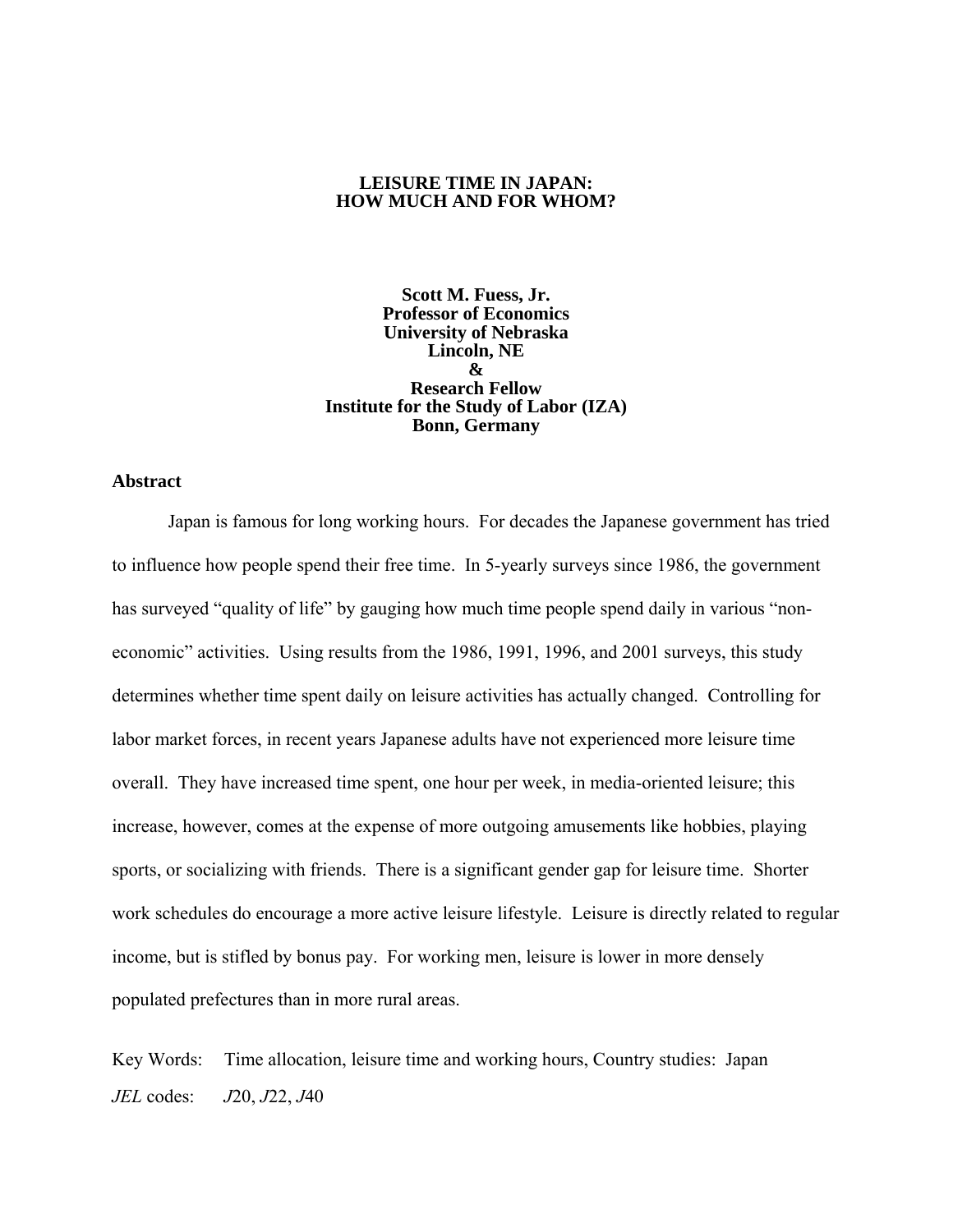# *I. Introduction*

Japan is renowned for especially long working hours. The Japanese language even has a particular term for "death from overwork" (*karoshi*). Moreover, the country is known for particularly stressful living conditions: workers face long commuting times and live in cramped housing. Although nominally rich, the "emptiness of Japanese affluence" has been documented and studied extensively (for example, see McCormack, 1996).<sup>1</sup> So it is not surprising that in recent years the national lifestyle (*seikatsu*) has become an important issue in the country.

As noted by Leheny (2003), the heart of the debate has been the infamous (and foreign, ostensibly European) jibe that Japan is a nation of "workaholics living in rabbit hutches." Indeed, that jibe has been cited in "practically every Japanese-language work on leisure and lifestyle issues since it was originally uttered" (Leheny, p. 107).

For decades the Japanese government has formulated policies to shape leisure activities, aiming to influence peoples' free time and how they enjoy that time. Since the early 1990s the government has sought to improve quality of life, trying to transform the country into a "lifestyle superpower" (*seikatsu taikoku*).

In a recent account, Leheny (2003) documented in detail various changes in government leisure policies.<sup>2</sup> There have been efforts to provide more free time for workers and students. Schools and business have been encouraged to adopt five-day weeks (dropping Saturday as a school/work day). New public holidays have been established; Monday holidays have created three-day weekends. In 1994 the government announced a desire to reduce working hours across the country, setting a target of 150 regular working hours per month by 1996. There also have been policies to encourage the building of museums, resorts, and theme parks.

Every five years the Japanese government conducts surveys on "Time Use and Leisure Activities." The survey tracks how people spend time in their daily lives. Since 1986 the survey has tried to document "quality of life" by gauging how much time people spend daily in various "non-economic" activities. Using results from the 1986, 1991, 1996, and 2001 surveys, this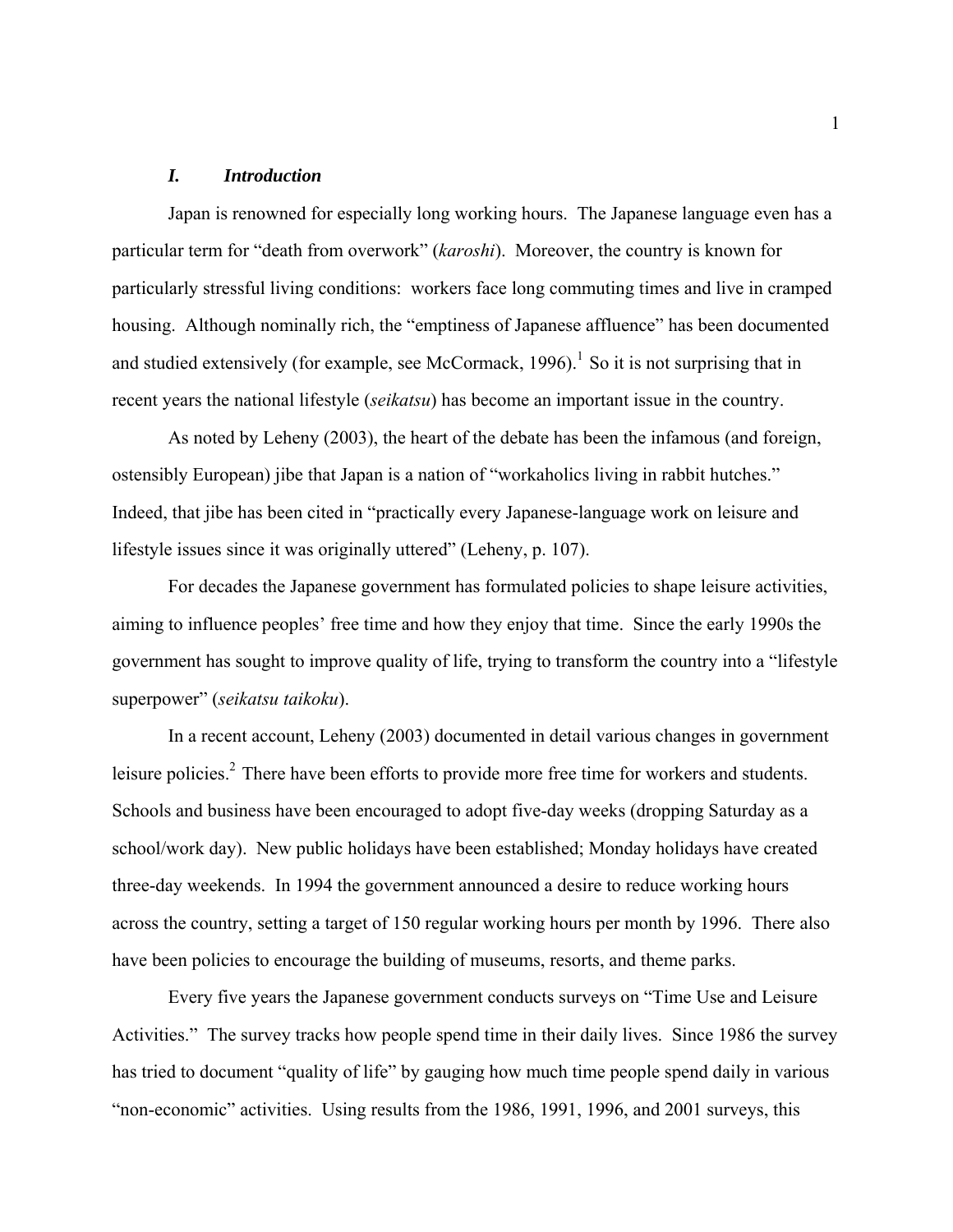study determines whether time spent daily on leisure activities has actually changed. Despite considerable talk about building a lifestyle superpower, despite catch phrases like "wealthy and happy society" (*yutaka na shakai*), how has leisure time changed in daily living, if at all? Has time been re-allocated among leisure activities? In analyzing these questions, I compare the experiences of men and women. I also examine whether leisure is more likely to be taken by high-income workers or younger, lower income individuals.

#### *II. Japanese Surveys of Time Use: Leisure and Work*

In 2001 the Japanese government surveyed 77,000 households selected from 6,440 different enumeration districts across the country.<sup>3</sup> Overall, approximately 200,000 persons (aged 10 years and older) were surveyed. Specifically, two consecutive days within the October 13-21 period were designated for each enumeration district; individuals from that district kept detailed diaries about their time use over the two-day span. The 1996, 1991, and 1986 surveys were conducted similarly.<sup>4</sup>

In surveys individuals kept diaries, recording how much time was allocated to each of twenty different activities. Among those activities were a number of "leisure" pursuits. These leisure activities include time spent (1) watching television, listening to radio, reading newspapers or magazines ("media" activities), (2) studying or researching for self-improvement (not regular schoolwork), (3) pursuing hobbies and amusements, (4) playing sports, (5) volunteering and other social causes, and (6) socializing.

Individual responses were aggregated by different age groups. There are averages for males aged 10-14, 15-19, 20-24,  $\dots$ , 60-64, 65-69, and 70+. Similarly, averages by age group are reported for females.

For each of the six categories of leisure activity, two pieces of information are reported for each age group. First is the participation rate, which is the fraction of respondents in the group who engaged in the leisure activity during the survey period. Second is the time spent per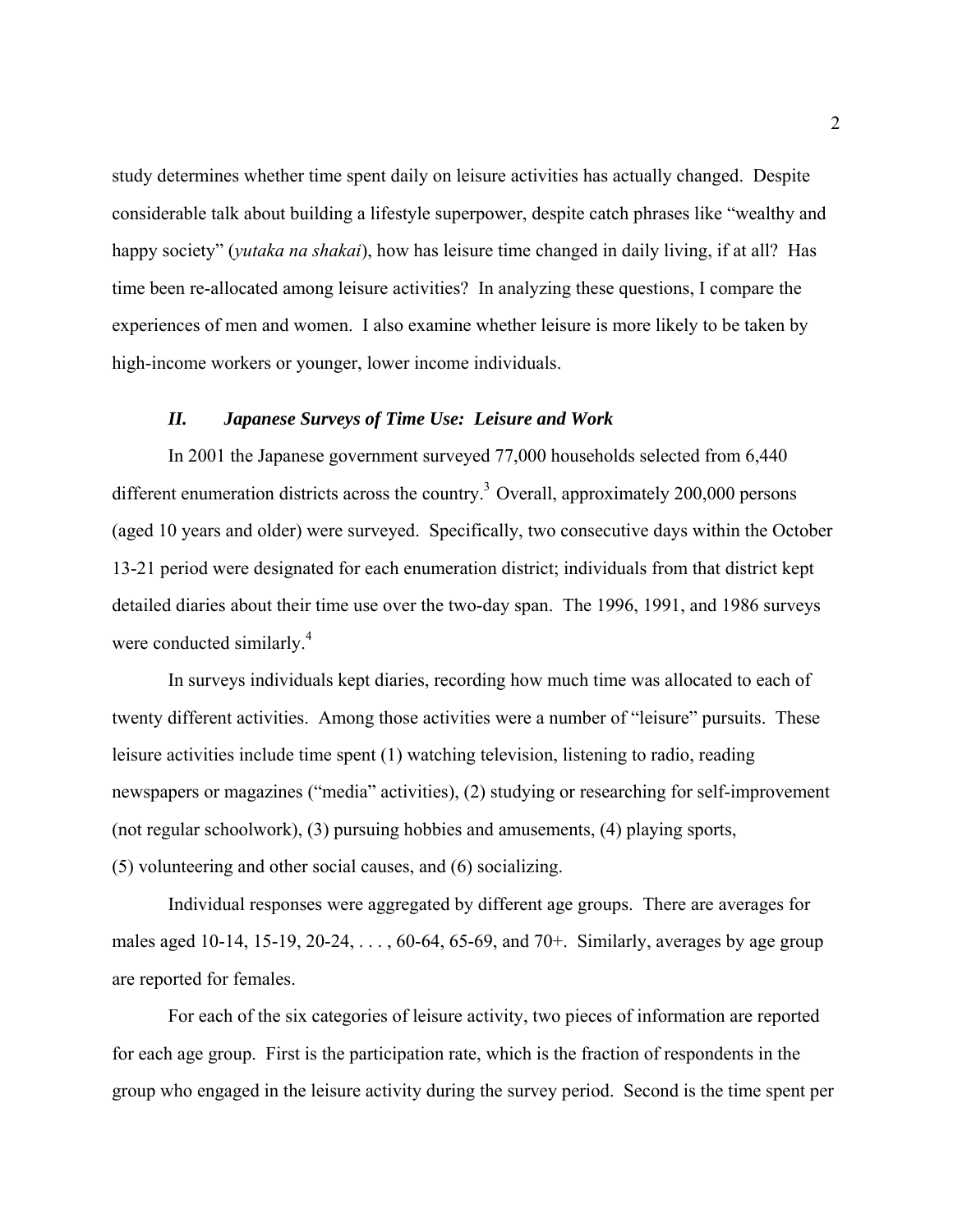day by those who engaged in the leisure activity. The product of these two bits of information yields the expected value of time spent in the leisure activity. Summing the expected values of time spent in each leisure activity, I calculated overall expected leisure time

While the "Time Use" surveys track leisure activities for males and females in various age groups, Japan's Ministry of Labour surveys the labor force annually to gauge working times. Specifically, the ministry tracks duration of service, regularly scheduled working hours, nonscheduled working hours, monthly contractual earnings, annual bonuses, labor force participation, and unemployment. Individual responses are aggregated for males and for females by twelve age groups: <17, 18-19, 20-24, . . ., 60-64, and 65+.

Each year's "work" survey provides twenty-four observations: averages for twelve different age groups of males and females.<sup>5</sup> Thus, there are 96 observations on working time that can be matched with data on leisure activities. So for 1986, 1991, 1996, and 2001, I merged the results of the "work" and "Time Use" surveys, which allows me to analyze the relationship between leisure activities and various aspects of working life.<sup>6</sup>

#### *III. Leisure Activities*

In Japan Sunday traditionally has been a "day off" from school and office; the other days of the week have been work days. Consequently, the "Time Use" surveys distinguish between leisure activities on Sundays versus those of the other weekdays.

Table 1 presents figures for expected leisure time per weekday. Averaging across the 96 observations, it can be seen that expected weekday leisure time is 3.4 hours. Far and away, media activities account for most of the leisure time (2.1 hours per day, 62.3% of leisure time). Excluding these passive, media activities (time spent watching television, listening to radio, reading newspapers or magazines), expected leisure is only 1.3 hours per weekday. The most common "active" pursuits are hobbies and socializing, with roughly a half-hour per day for hobbies (0.5 hours) and little more than 20 minutes for socializing (0.4 hours). "Improving"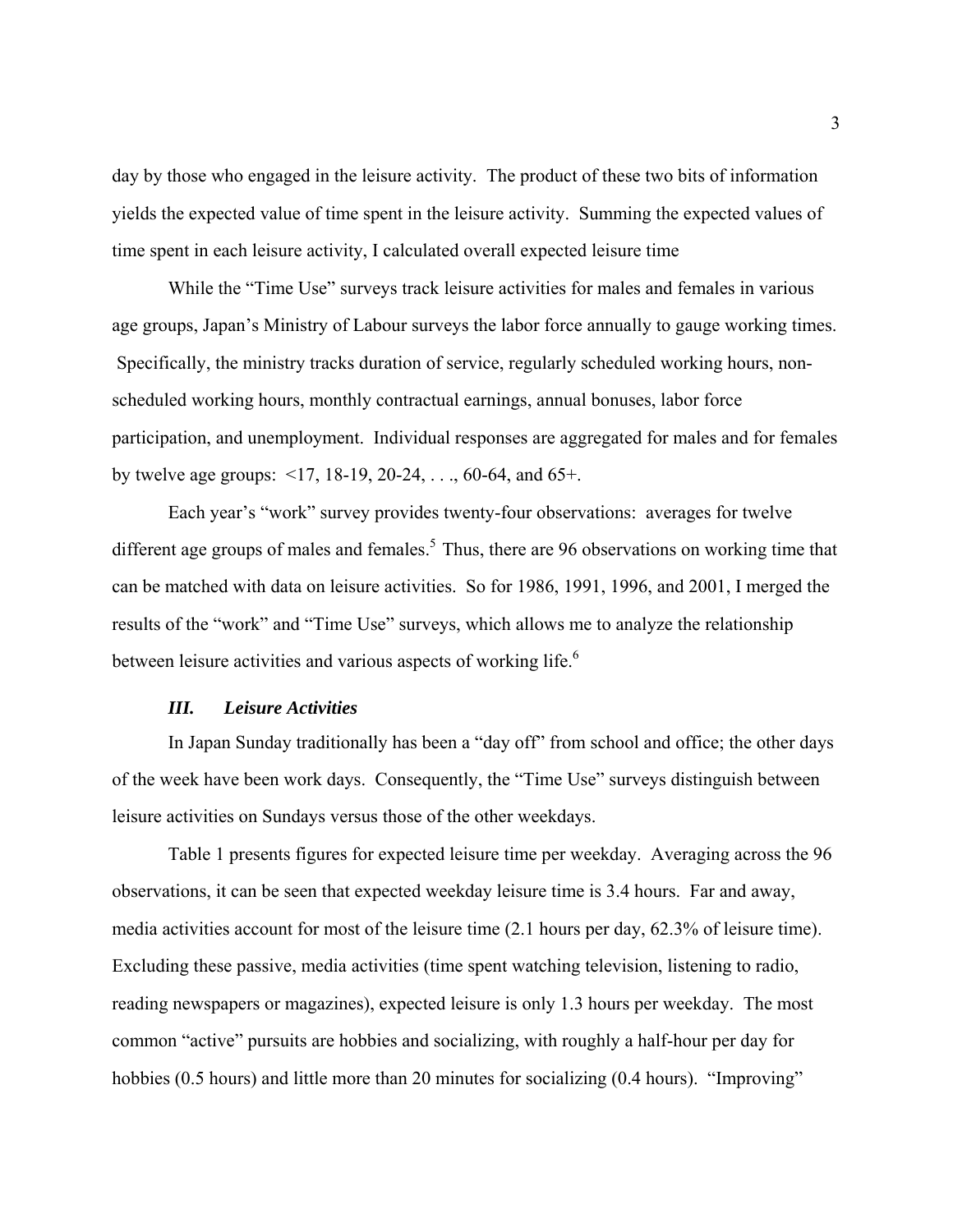activities (volunteering and studying for self-improvement) account for 18 minutes per day (0.3 hours); the expected time playing sports is not even 10 minutes (0.15 hours).

Whereas Japanese people can expect roughly  $3\frac{1}{2}$  hours of leisure per weekday — spent mostly with television, radio, newspapers, or magazines — they can expect over  $5\frac{1}{2}$  hours of leisure per Sunday (see Table 2). Unlike weekdays, on Sundays there is more of a balance between passive and active pursuits. On average, 3.0 hours are spent with the media and 2.7 hours are spent in more active enjoyments. The top active pursuits are hobbies (1.1 hours) and socializing (0.8 hours). Expected time playing sports is more than twice as great on Sundays than weekdays, but the Sunday average is still less than 22 minutes (0.36 hours).

Although males and females can expect similar amounts of weekday free time, on Sundays men enjoy roughly two hours more leisure than women. The extra two hours are evenly split: men spend extra an hour in media activities and an extra hour in more active pursuits. Moreover, for each category of active leisure men average more time than women.

## *IV. Factors Affecting Leisure Activities: Specification*

It looks as if men experience more leisure than women, at least on Sundays. How does expected free time vary with conditions of working life? To estimate this relationship with the observations in the sample, I specified the following linear regression model:

*Leisure time per Weekday (Sunday)* =  $\beta_0 + \beta_1 Age + \beta_2 Age^2 +$ *β*3*Work experience* + *β*4(*Work experience*) 2 + *β*5*Scheduled work hours* + *β*6*Non-scheduled work hours* +  $\beta$ <sub>7</sub>*Monthly contractual earnings* +  $\beta$ <sub>8</sub>*Annual bonus* + *β*9*Labor force participation rate* + *β*10*Unemployment rate*   $β_{11}$ *Female + β*<sub>12</sub>*Year 96 + ε*. (1)

The first four explanatory variables reflect age and average duration of labor service. As workers age and gain experience, they also are likely to gain more responsibilities, which could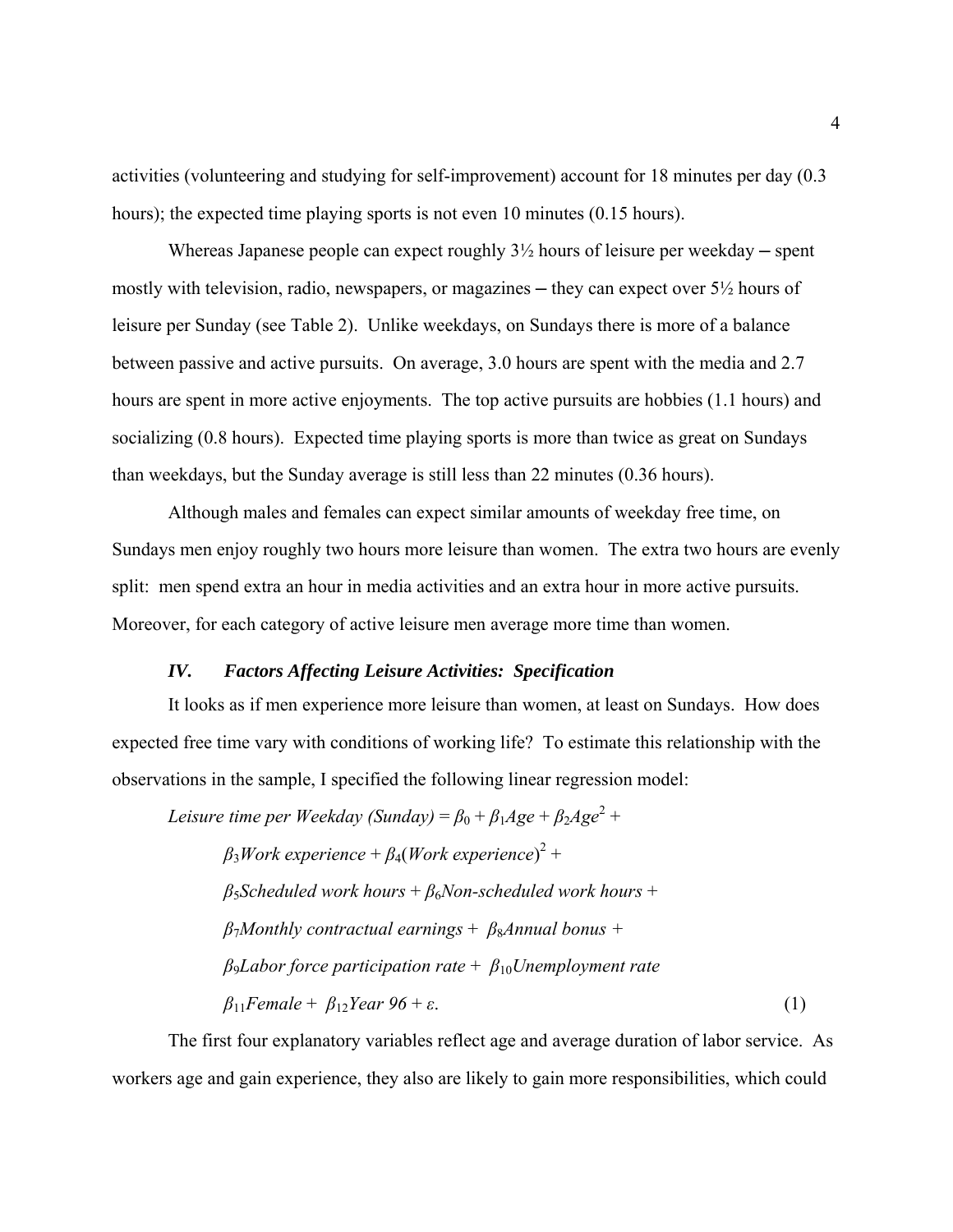impinge on leisure time for middle-aged employees. As workers reach the pinnacle of their careers, enjoying some privileges of seniority, perhaps they can afford more leisure time. If these presumptions are correct, we would expect  $\beta_1 < 0$  and  $\beta_2 > 0$ ,  $\beta_3 < 0$  and  $\beta_4 > 0$ .

If scheduling more hours of work per month impinges on leisure, then  $\beta_5 < 0$ . If extra hours of work are added beyond those regularly scheduled, leisure time may be squeezed, meaning  $\beta_6 < 0$ .

All regular employees in Japan have one-year labor contracts, which stipulate monthly contractual pay. If leisure is a normal good, it should vary directly with monthly contractual pay, meaning  $\beta_7 > 0$ .

Employees also receive semi-annual bonuses, which are determined at their employers' discretion. Bonuses can be relatively large, equal to several months' regular pay, but they are transitory. Bonus payments are calibrated for seniority, with more experienced workers receiving bigger bonuses than their junior colleagues. Suppose employees must work longer hours to earn bigger bonuses, then  $\beta_8$  < 0. But if employees use their transitory bonuses to finance leisure activities,  $\beta_8 > 0$  would be observed.

Labor market conditions should affect peoples' free time. The higher is the labor force participation rate for a group of persons, the greater should be time spent working, meaning less free time,  $\beta$ 9 < 0. Unemployment also should affect leisure time. A higher unemployment rate among a group of persons could mean more idleness, and thus, more time for leisure,  $\beta_{10} > 0$ ; of course, unemployment could mean lost income, and thus, reduced means to enjoy leisure,  $\beta_{10}$  < 0.

Table 2 suggests that there is a gender gap for leisure, at least for Sunday leisure. *Female* is a 0-1 indicator variable  $(= 1$  for the 48 female groups). Other things equal, if women enjoy less leisure time than men,  $\beta_{11}$  < 0.

The Japanese government has exhorted companies to reduce working hours and encourage more holidays from work. If people have started to live a more leisure-oriented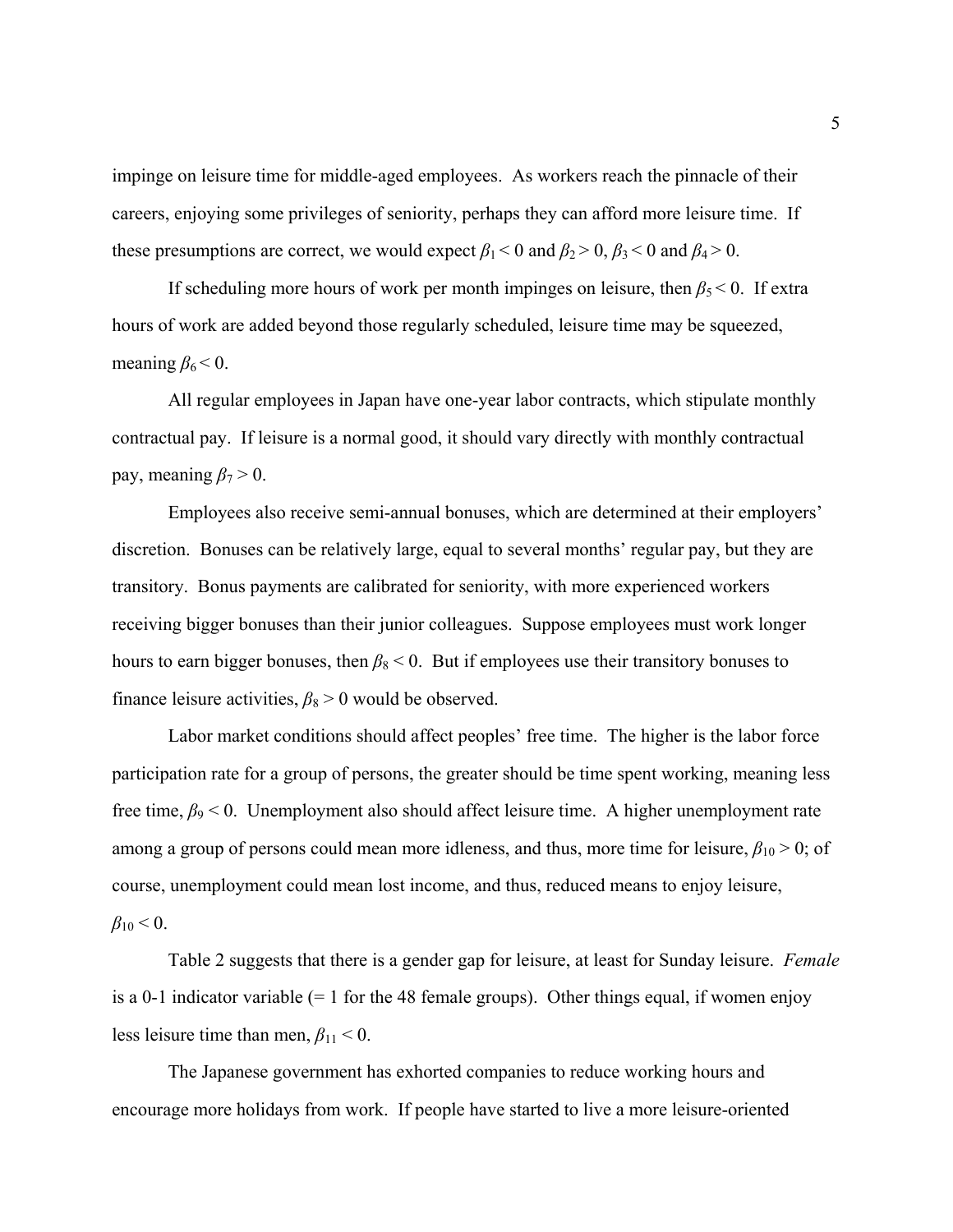lifestyle, we should observe more time spent in leisure activities for the latter observations (1996 and 2001) than the former ones (1986 and 1991). *Year 96* is a 0-1 indicator variable (= 1 for the latter 48 observations, 1996 and 2001). If a more leisure-oriented lifestyle has developed, other things equal, then  $\beta_{12} > 0$ .

Table 3 presents descriptive statistics for the various explanatory variables. Among the different age cells, average duration of work service is 10.0 years, with men averaging 2.2 years more work experience than women. The mean for regularly scheduled work hours per month is 173.5, with little difference between males and females. In contrast, men average 14⅔ hours of extra work per month compared to 6½ hours for women.

For monthly contractual earnings the mean is  $\text{\#230,690}$ , with men earning nearly  $1\frac{1}{2}$ times more than women. The gender gap is even wider for bonuses, with men collecting a yearly bonus of ¥931,850 and women averaging only ¥543,890.

Labor force participation also exhibits a noticeable gender gap. Whereas nearly threefourths of men participate in the labor market, only one-half of women supply labor. Males do exhibit higher unemployment rates than females, 4.5 percent versus 3.9 percent.

# *V. Factors Affecting Weekday Leisure: Results*

Focusing first on weekdays, I used equation (1) to estimate how expected weekday leisure time is related to working life. The regression results are presented in Table 4 (left column).<sup>7</sup> As expected, weekday leisure time is inversely related with work experience, but the negative impact of experience wanes over time.

Regularly scheduled work hours significantly impinge on weekday leisure. Ten extra hours of work per month reduce expected leisure by 0.23 hours per weekday (roughly 14 minutes); assuming twenty-five weekdays days per month, that's 5.75 hours of lost leisure per month. More non-scheduled work time also cuts into free time. Ten extra hours of work per month reduce expected weekday leisure by nearly 0.14 hours (8.2 minutes per day, or 3.4 hours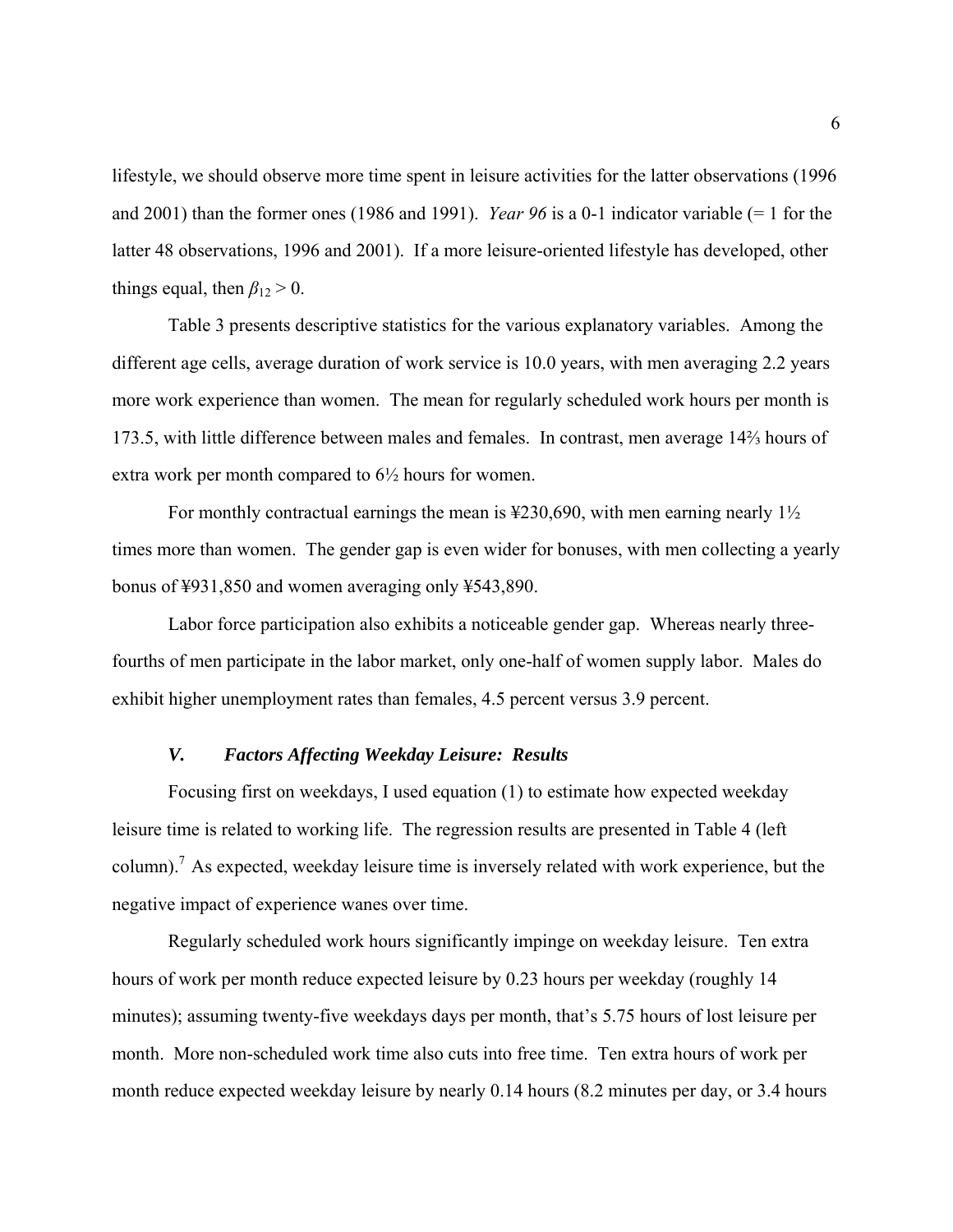per month). In contrast, free time during the week is unrelated either to regular pay or bonuses.

As expected, more work time means less weekday leisure time. Also it is no surprise that labor force participation means less free time; although significant, the impact is small. Unemployment means more idleness, which results in slightly more time spent pursuing leisure activities.

The figures reported in Table 1 suggest that men and women enjoy similar amounts of weekday leisure time. But that near-parity could be exaggerated because females are less likely to work and working women spend fewer hours on the job. The regression coefficients in Table 4 show that there is a substantial gender gap for weekday leisure. Controlling for working life conditions, women experience significantly less weekday free time than men. Being female, other things equal, means 0.66 fewer hours of daily leisure (40 minutes daily, 16 hours monthly).

The Japanese government announced an objective of reaching by 1996 a target of 150 regularly scheduled working hours per month, thereby permitting people to pursue a more leisure-oriented lifestyle. Table 3 reports that scheduled monthly hours average 173.5 for the whole sample. For the first half of the sample (1986 and 1991), scheduled hours average 178.2; for the second half (1996 and 2001) the average does indeed fall, albeit only to 168.9 hours. Furthermore, non-scheduled hours fall from 11.2 to 9.9. These developments do indeed contribute to leisure time.

Working hours aside, have the Japanese become more leisure-oriented? Other things equal, for 1996 and 2001 Japanese adults experienced no more weekday leisure than for 1986 and 1991. A more leisurely lifestyle appears to be elusive, at least for weekdays.

The figures reported in Table 1 show that media activities dominate leisure time. Excluding media activities, are the other, more active, types of leisure similarly related to work variables? To answer this question, I re-estimated the weekday leisure equation, excluding expected time spent in media activities. The regression results are presented in Table 4 (right column). $^{8}$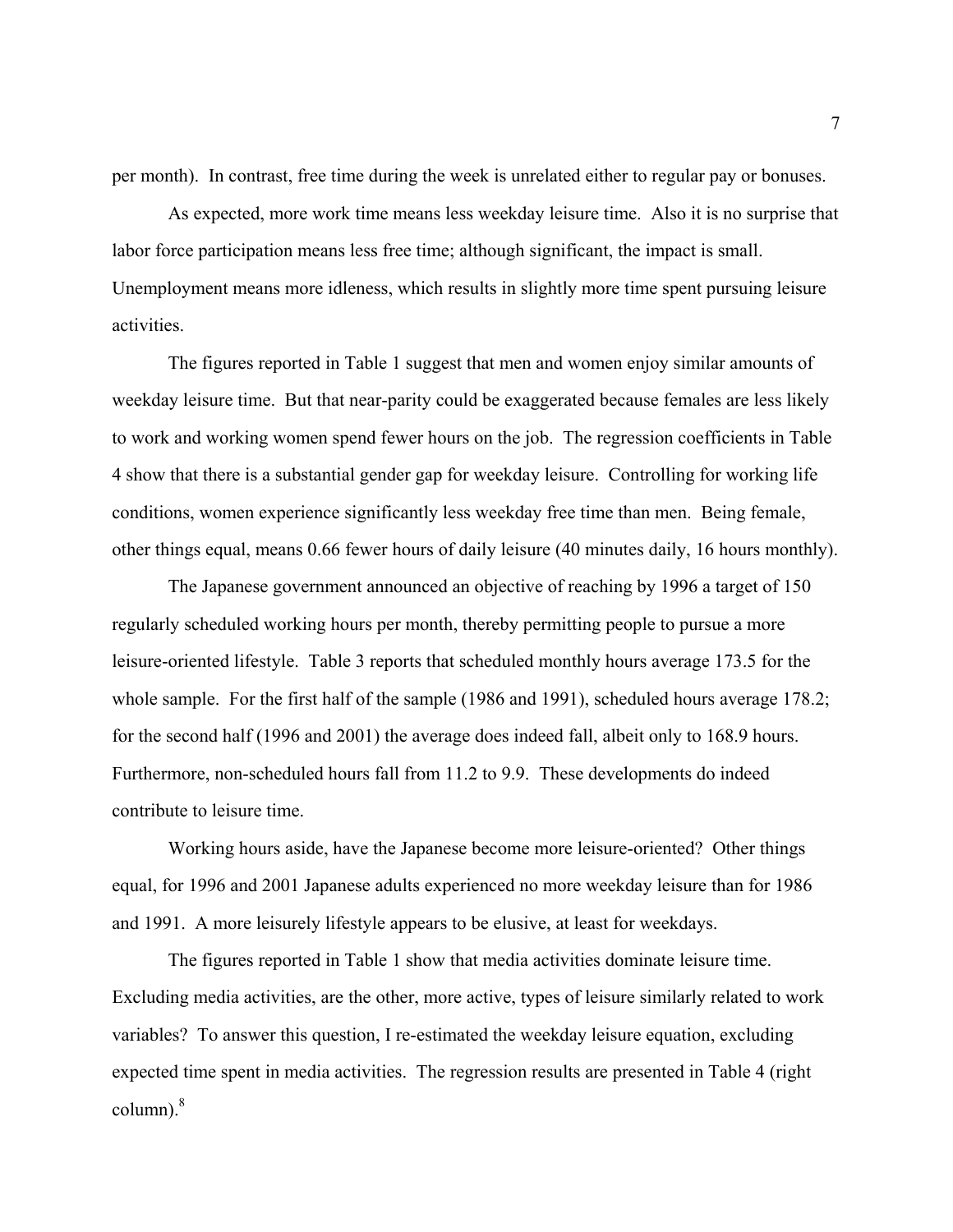Excluding media activities, weekday leisure time is still related to work experience. Similarly, free time is inversely related to scheduled work time and labor force participation; it is directly related to unemployment. When it comes to the more active types of leisure, women still have significantly less time than men. But once the more passive media activities are excluded, there are some meaningful differences.

The drive to encourage more free-time has not been conspicuously successful. For 1996 and 2001, other things equal, there is *less* active leisure time than for the earlier years. According to the estimated coefficient, active leisure falls 0.12 hours per weekday (7 minutes), which amounts to three lost hours per month. Because overall leisure is not affected substantially, the implication is that in recent years Japanese people have substituted activities like watching television and reading magazines for more active forms of amusement.

Overall, weekday leisure suffers as overtime work is increased. But active leisure is unaffected by non-scheduled work. Extra work cuts into weekday media time, but not more outgoing pursuits.

The more active types of leisure are also related to income. Workers in higher earning groups can expect more weekday time for active pursuits. An extra ¥100,000 in regular monthly pay means an extra quarter-hour of active leisure per weekday, that is, an extra 6¼ hours per month. Evidently, higher earning groups substitute more outgoing pursuits for passive, mediaoriented enjoyment.

Transitory income, in contrast, discourages the more outgoing leisure pursuits. Groups earning bigger bonuses tend to take less weekday leisure. An extra ¥100,000 per year in bonus pay means 5 fewer minutes of active leisure per weekday, that is, 2 hours per month. For an extra ¥100,000 bonus in a year, workers sacrifice 24 hours of active weekday leisure.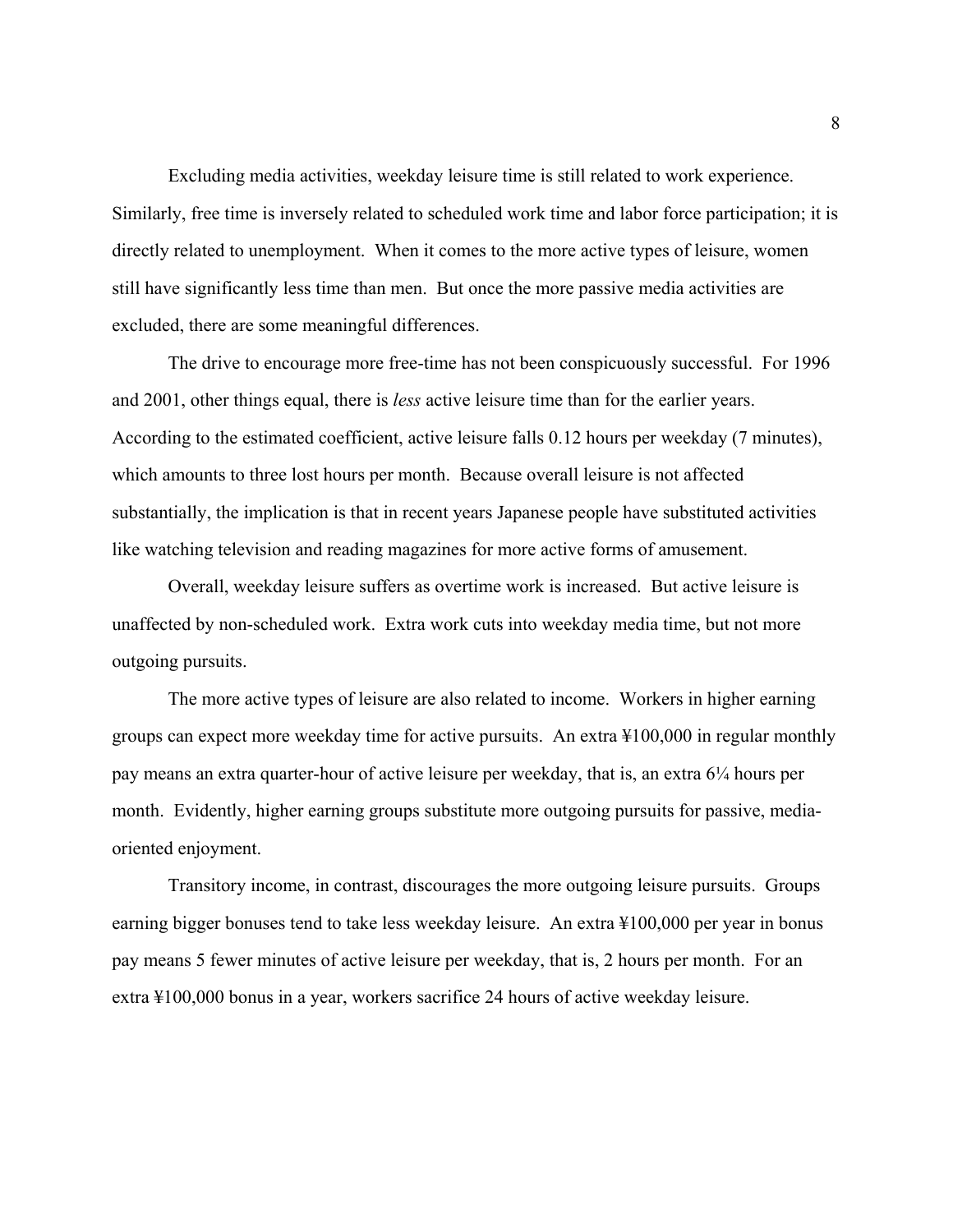## *VI. Factors Affecting Sunday Leisure: Results*

Given the results for weekday leisure, are there similar findings for Sundays? Using equation (1), I estimated how expected Sunday leisure time is related to working life. The regression results are presented in Table 5, with overall leisure in the left column and active leisure in the right column. $9$ 

In some respects, the results for Sundays are similar to those for weekdays. Leisure is U-shaped with respect to age and experience, at first declining and then increasing.

There is a leisure gender gap on Sundays as well as weekdays. Other things equal, on Sundays women enjoy 1.35 fewer hours (80 minutes) of free time than men. Not counting media activities, the leisure gap is 0.9 hours (54 minutes).

In other key respects Sunday leisure is different than during the week. For weekdays, leisure is negatively related to labor force participation but positively related to unemployment. In contrast, Sunday leisure is *positively* influenced by labor force participation and unaffected by unemployment. As people become more likely to work, they are also more likely to enjoy free time on traditionally work-free Sundays. Because Sundays are usually work-free anyway, leisurely pursuits are unaffected by the idleness of unemployment.

Regularly scheduled work hours cut into all types of weekday leisure, but not all types of Sunday enjoyments. An increase in regular work time does not curtail Sunday leisure, but people do substitute passive media activities for more active recreation.

 In response to unscheduled extra work hours, weekday leisure suffers because media activities are curtailed. When people experience extra work hours, on Sundays they sacrifice media time and replace it with more active amusements.

Weekday leisure is unaffected by regular earnings, but higher earners do increase active enjoyments, like hobbies or socializing, at the expense of watching television or reading newspapers or magazines. On Sundays, however, higher earners do enjoy more spare time and they spend it on media activities. An extra ¥100,000 in regular monthly pay means an extra hour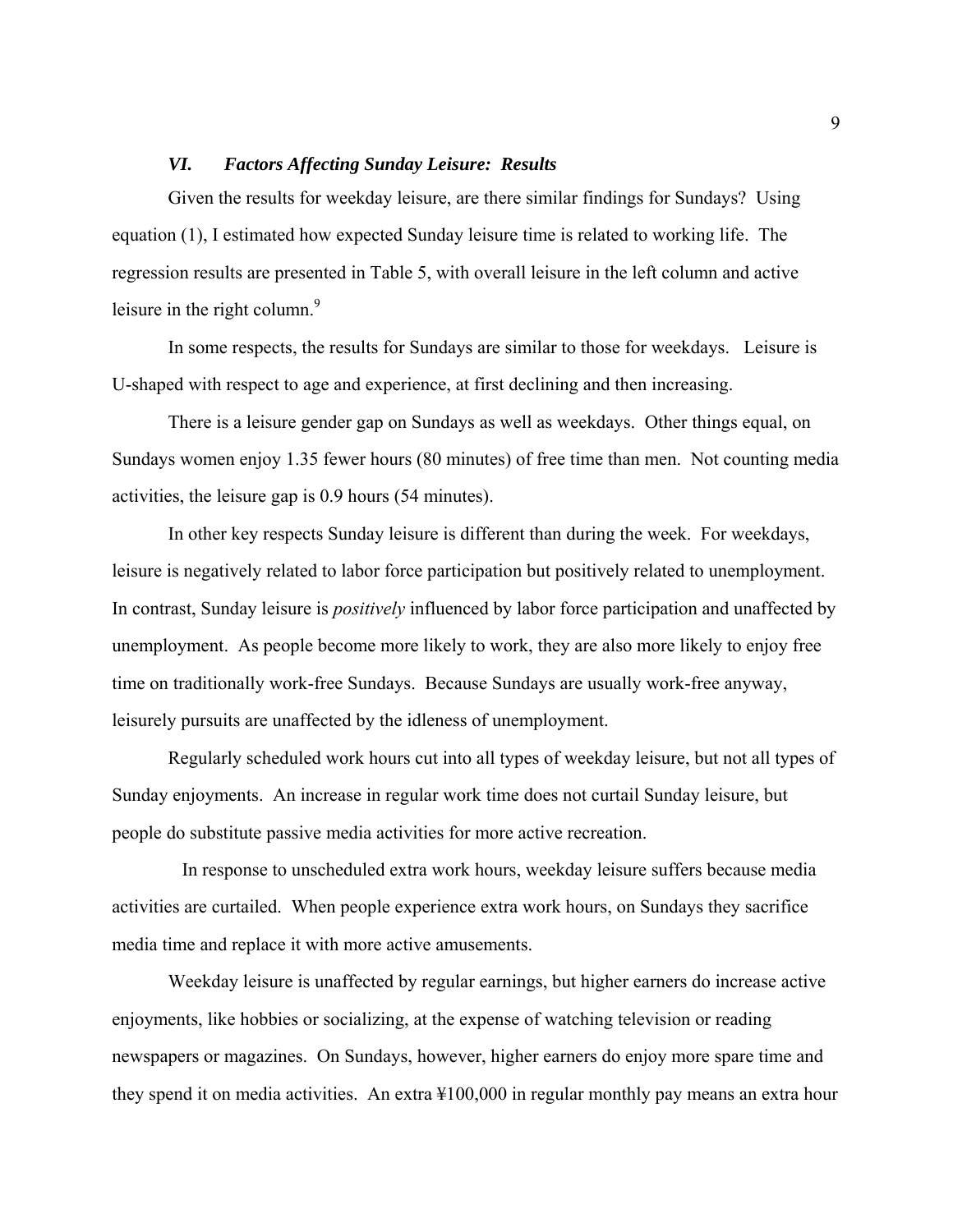every Sunday with television, radio, newspapers, or magazines.

Bonus pay inhibits active leisure during the week. Focusing on Sundays, bonus pay stifles *all* types of leisure. An extra ¥100,000 for the yearly bonus means a loss of 7 minutes of Sunday leisure; over the course of a year, that's about 5½ hours of lost enjoyment. Adding that 5½ hours lost on Sundays to the 24 hours lost during weekdays, an extra ¥100,000 bonus costs a worker nearly 30 hours a year of lost leisure.

Has Japanese society become more leisure-oriented than before, at least on Sundays? In 1996 and 2001 Japanese adults enjoyed roughly 15 minutes less active leisure per Sunday than in 1991 and 1986, with that time being replaced with more media activities. Adding the 15 minutes lost each Sunday to the 7 minutes lost each weekday, Japanese adults substitute nearly 1 hour per week of passive media activities for more active pastimes. In recent years Japan has not cultivated a more outgoing leisure lifestyle.

# *VII. Does Leisure Vary by Region?*

Japan's population is distributed across densely populated urban areas and more sparsely populated rural prefectures. Japan is divided into 47 prefectures, which are grouped into nine different regions.<sup>10</sup> Does leisure time vary across prefectures? The survey data report average time spent per day in leisure activities by prefecture for both working men and working women. At the prefectural level, the figures reported are for average number of hours spent in leisure activities per day (which means combining weekdays with Sunday). The figures recorded for leisure activities combine "hobbies and amusements" with "media-oriented" activities.

Table 6 reports figures for leisure for 2001 and 1986 by region for working men. For 2001, working men throughout Japan averaged 2.97 hours of leisure activities per day, with a standard deviation of 0.16 hours. For only one region, Shikoku, was average leisure time (3.20 hours per day) more than one standard deviation above the national mean. For 1986 too, working men in Shikoku experienced more leisure than the national average.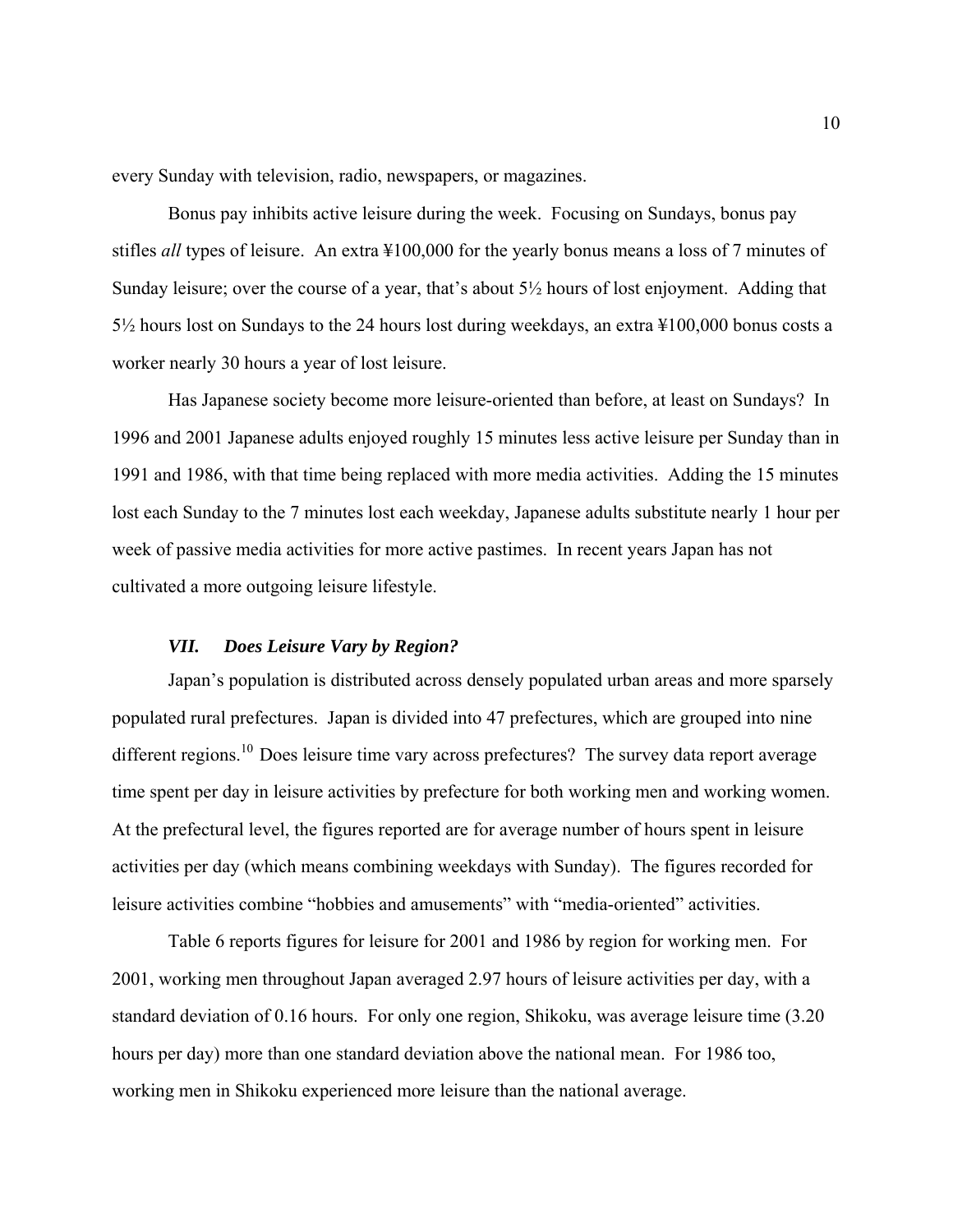Table 6 also reports leisure for working women. For 2001, Japanese women averaged 2.38 hours of leisure per day, with a standard deviation of 0.14 hours. For Shikoku and Hokkaido, mean leisure time was more than one standard deviation above the national average. For 1986 too, working women in Hokkaido enjoyed more leisure than the national average. For 1986, for both men and women, leisure time in Okinawa lagged behind the national norms.

It looks as if leisure time for working people might differ across regions of Japan. How does free time vary across Japanese prefectures? To estimate this relationship with the observations in the sample, I regressed leisure time on a number of social indicators by prefecture. Specifically, for the 47 prefectures I specified the following linear regression model:

*Leisure time per day* =  $\gamma_0 + \gamma_1 A$ *verage working time per day, Males* +

γ2*Average working time per day, Females* + *γ*3*Share of prefectural population under 15* + γ4*Share of prefectural population 65 and older*<sup>2</sup> + *γ*5*Population density* + γ6*Share of foreigners in population* + *γ*7*Per capita income* + *γ*8*Unemplyment rate + γ*<sup>9</sup>*Ratio of employees to all workers* +  $\gamma_{10}$ *Kanto*  $\gamma_{11}$ *Kansai* + v. (2)

Table 7 reports the regression results for working men for the years 2001 and 1986. Table 8 reports the results for working women.<sup>11</sup>

For the case of working men, it is not surprising that leisure time per day is inversely related to working time per day, but the impact has diminished over time. For 1986, an extra hour of daily working time means 0.55 fewer hours of daily leisure. By 2001, the impact of the impact of working time on leisure is diminished: an extra hour of daily work means 0.29 fewer hours of leisure per day.

 Men in more densely populated prefectures enjoy significantly less daily leisure than their counterparts in less densely populated prefectures. Consider the extremes for Japanese prefectures for 2001. For Tokyo, population density is 8.696 thousand people per inhabitable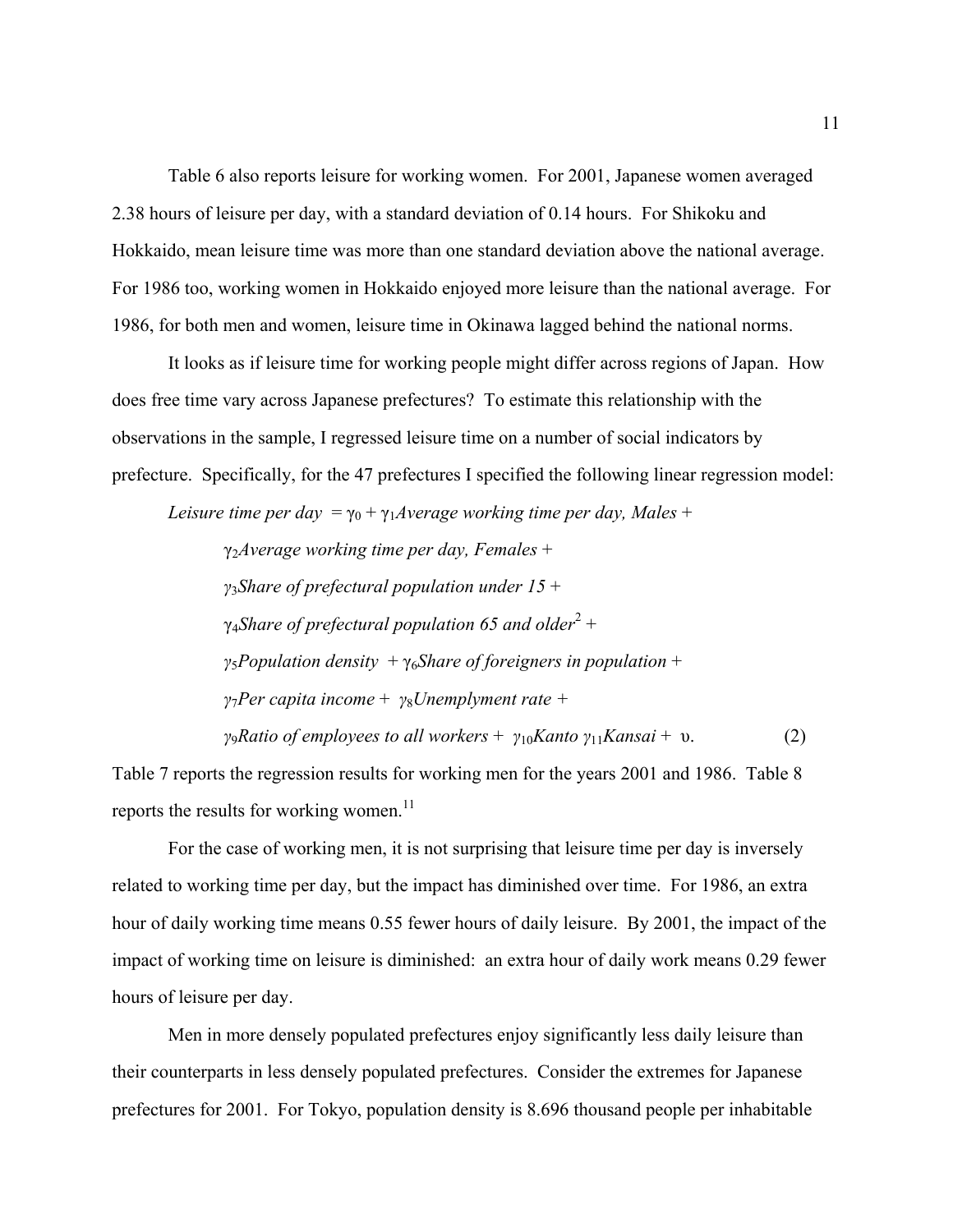square kilometer; for Hokkaido it is only 0.259 thousand people per square kilometer. Multiplying the difference (8.437) times the *density* variable coefficient (-0.0473), means roughly 24 fewer minutes (0.4 fewer hours) of daily leisure for a working man in Tokyo than in Hokkaido.

 For 1986, working women in the Kansai region experienced less daily leisure than elsewhere in Japan; otherwise, the leisure variable is unrelated to the characteristics of particular prefectures. By 2001, the experience of working women had changed. Working women in the Kanto area experienced less leisure than elsewhere. Moreover, by 2001 daily leisure time is inversely related to daily work time and also inversely related to share of children in the population.

#### *VIII. Summary and Conclusions*

Has "workaholic" Japan become a more leisure-oriented society? The evidence is mixed. Controlling for labor market factors, Japanese adults have not in recent years come to experience more leisure time overall. They have increased their time spent — one hour per week ─ in passive, media activities like watching television, listening to radio, and reading newspapers or magazines. This increase, however, has come at the expense of more outgoing amusements like hobbies, sports, or socializing.

There is a significant gender gap for leisure time. Other things equal, women experience significantly less free time than men: 0.66 fewer free hours than men per weekday (40 minutes per weekday), 1.35 fewer hours per Sunday (about 1 hour, 20 minutes).

Leisure is U-shaped over the life cycle, at first falling with age and work experience and then rising. Not surprisingly, working time impinges on leisure. Overtime work cuts into media activities but does not diminish more active amusements (like hobbies, socializing, or playing sports). Cutting 10 hours from the monthly work schedule, other things equal, means an extra 45 minutes per week for outgoing leisure. So shortening regular work schedules should encourage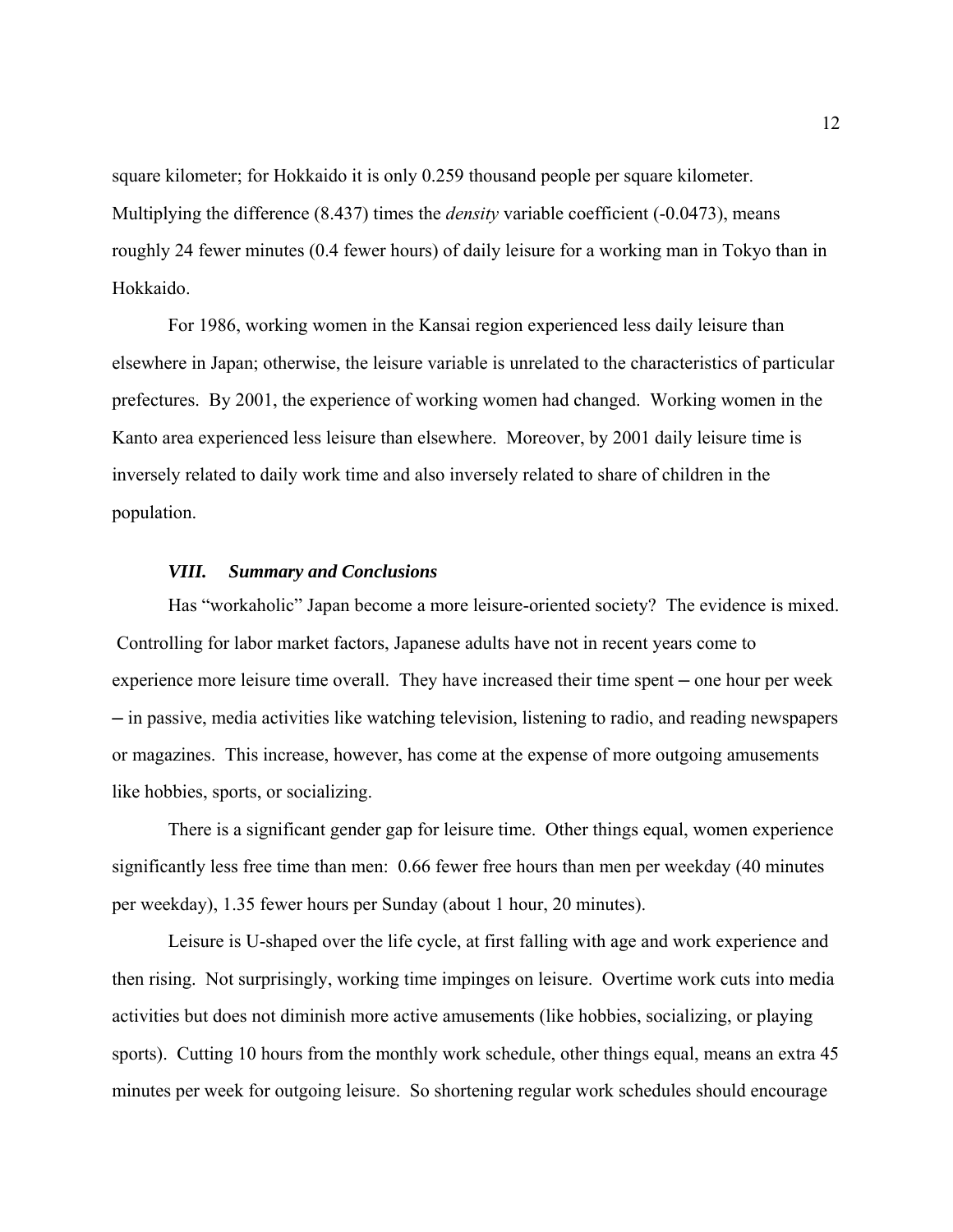a more active leisure lifestyle.

Leisurely pursuits are also influenced by income. Leisure is directly related to regular monthly earnings. Specifically, higher contractual pay encourages more active leisure pursuits during the week and more media entertainment on Sundays. Leisure may be encouraged by regular income, but it is stifled by bonus pay. An extra ¥100,000 yearly bonus costs a person roughly 30 hours of lost leisure time during the year.

Daily leisure time for working people varies somewhat across regions of the country. For men working in more densely populated prefectures, there is significantly less daily leisure time than in rural areas of the country. Likewise, women working in the densely populated Kanto and Kansai regions enjoy less leisure than women working elsewhere.

Given these findings, how can Japan cultivate a more leisure-oriented lifestyle? Japanese policy makers should recognize that adults have been substituting passive, media-oriented entertainment at the expense of more outgoing, strenuous pastimes. If the objective is to encourage more leisure, especially active pursuits, then policies to cut regular working hours or de-emphasize the role of bonuses in total income may be needed. Efforts also should be aimed at women, who enjoy substantially less free time than men.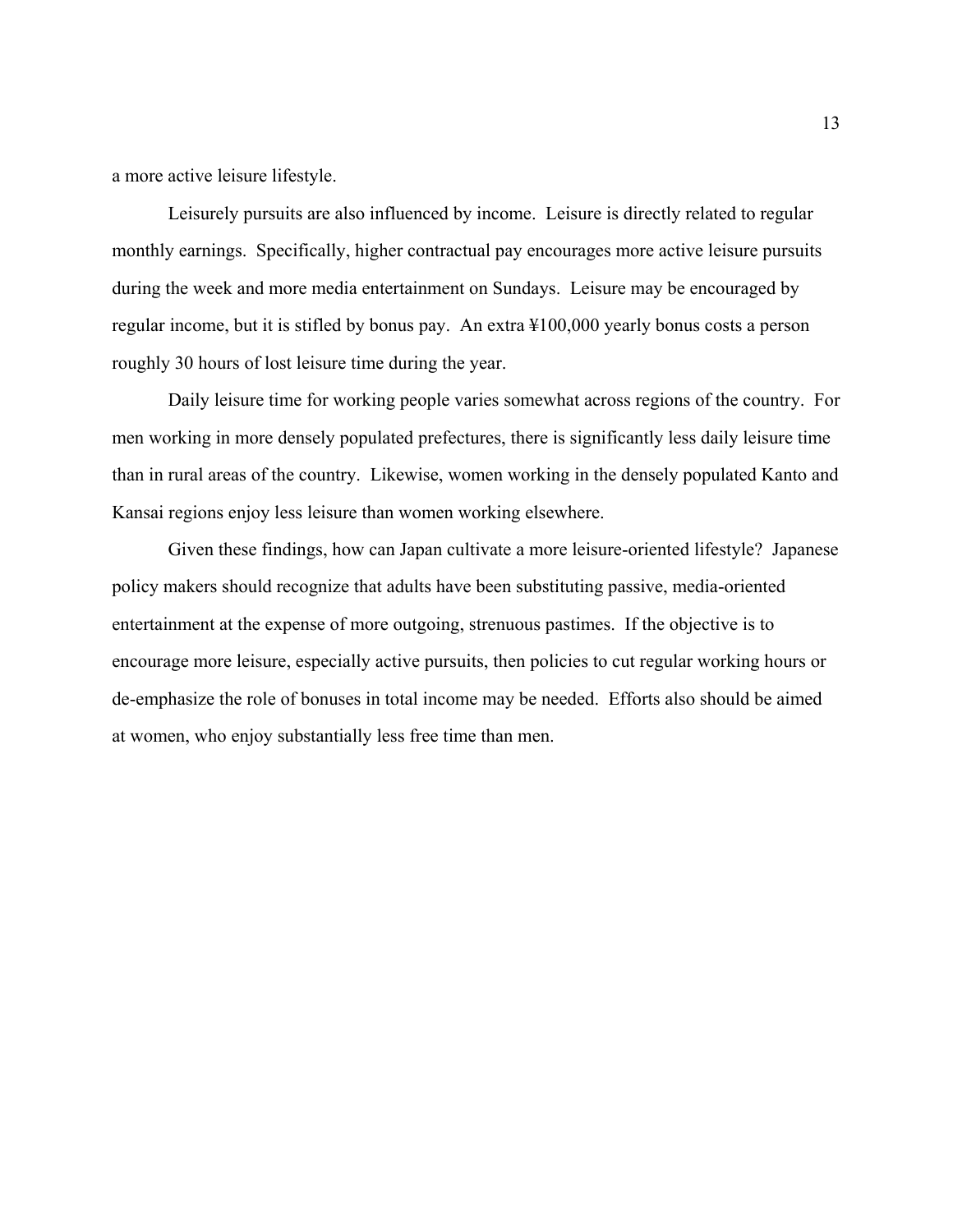#### *References*

- Leheny, David. 2003. *The Rules of Play: National Identity and the Shaping of Japanese Leisure*. Ithaca: Cornell University Press.
- \_\_\_\_\_. 2000. "'By Other Means': Tourism and Leisure as Politics in Pre-War Japan." *Social Science Japan Journal* 3 (October): 171-186.
- Linhart, Sepp. 1988. "From Industrial to Postindustrial Society: Changes in Japanese Leisure-Related Values and Behavior." *Journal of Japanese Studies* 14 (Summer): 271-307.
- Linhart, Sepp and Sabine Frühstück, editors. 1998. *The Culture of Japan as Seen through Its Leisure*. Albany: State University of New York Press.

McCormack, Gavan. 1996. *The Emptiness of Japanese Affluence*. Armonk, NY: M.E. Sharpe.

- Plath, David W., editor. 1983. *Work and Lifecourse in Japan*. Albany: State University of New York Press.
- \_\_\_\_\_. 1964. *The After Hours: Modern Japan and the Search for Enjoyment*. Berkeley: University of California Press.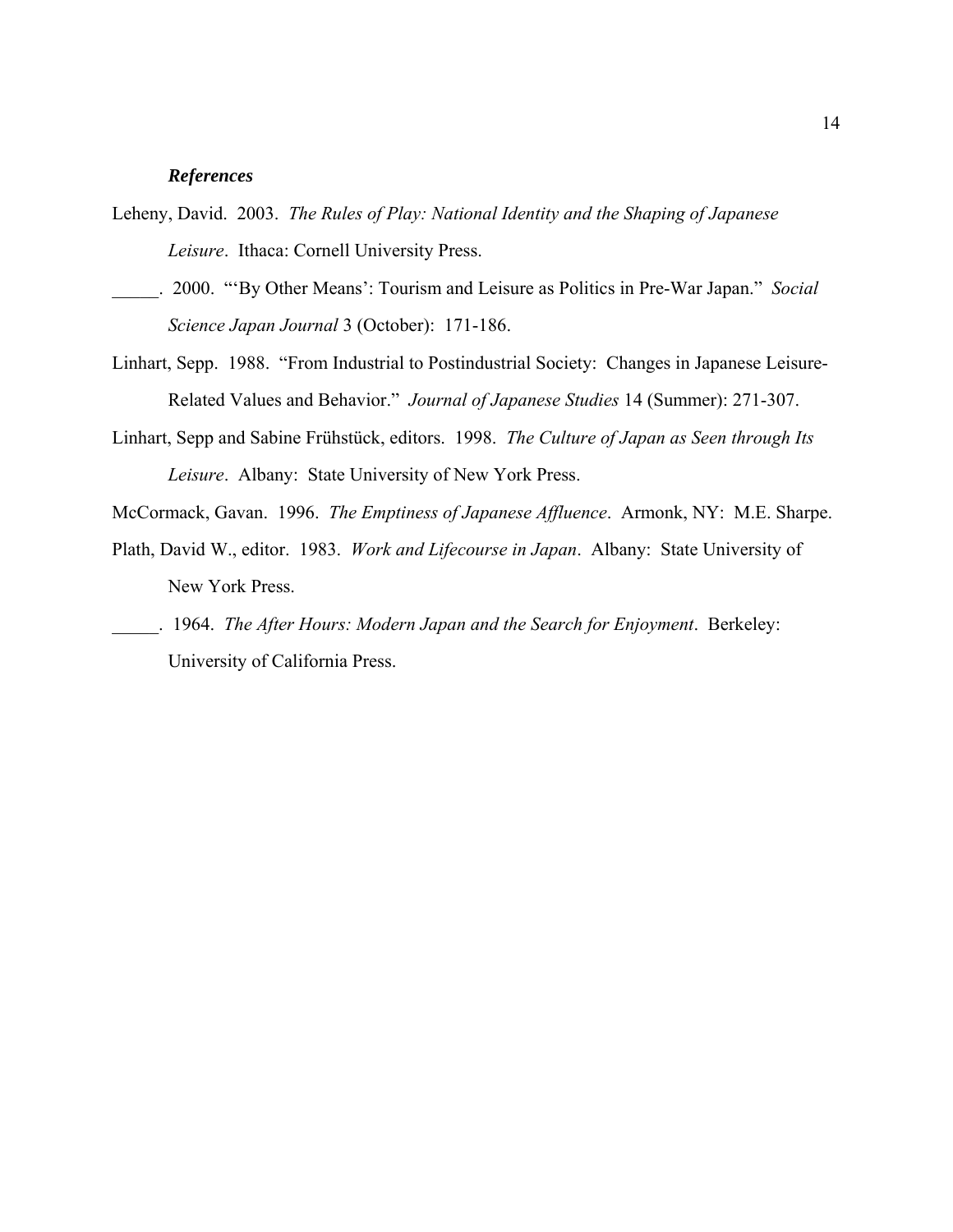#### *Endnotes*

- 1. For background on the pursuit of leisure in Japan, see the seminal study by Plath (1964). More recent studies include Linhart (1988) and the collection edited by Linhart and Frühstück (1998).
- 2. For background on leisure policies, also see Leheny (2000) and McCormack (1996).
- 3. The enumeration districts are used in conducting Japan's regular (five-yearly) census of the population.
- 4. Results from the "Time Use" surveys are reported in the *Japan Statistical Yearbook*. For details, see the appendix.
- 5. Figures for working time are reported in the *Year Book of Labour Statistics*. For details, see the appendix.
- 6. For teenage males  $-$  likewise females  $-$  I merged work results for the " $\leq 17$ " group with the leisure data for the "15-19" group; similarly, work data for the "18-19" group are merged with leisure figures for the "15-19" group. I merged work and leisure data for the "20-24", "25-29", "30-34" . . ., "50-54", "55-59", and "60-64" groups. For the "65+" work group, I used leisure observations for the "65-69" group.
- 7. According to White's test (no cross-terms), the null hypothesis of homoskedasticity can be rejected at the five percent level (*F*-statistic: 2.147). Thus, the least squares regression is estimated using White's heteroskedasticity-consistent standard errors and covariance.
- 8. Once media activities are excluded, White's test (no cross-terms) cannot reject the null hypothesis of homoskedasticity at the five percent level (*F*-statistic: 1.12). Thus, the equation is estimated using ordinary least squares.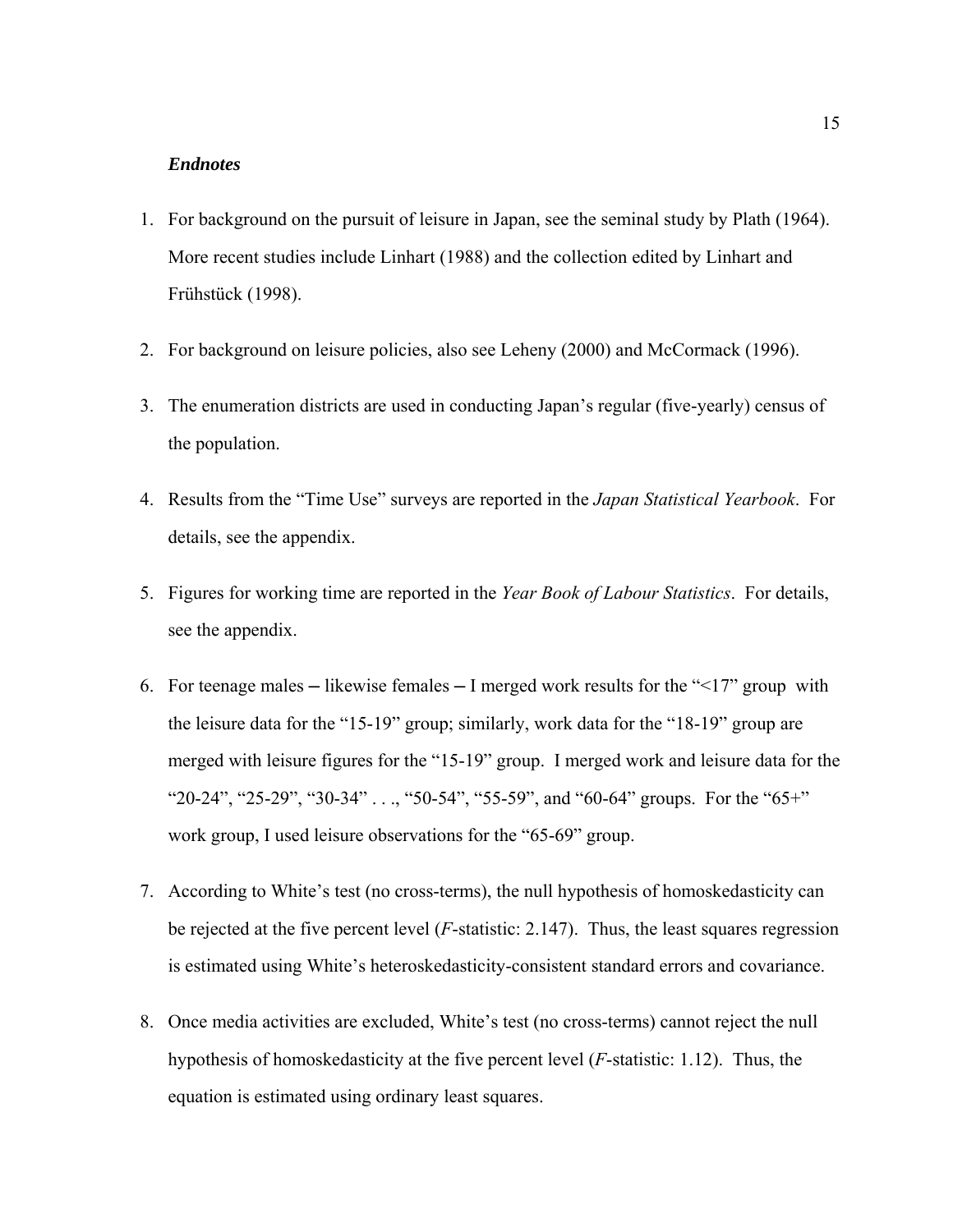- 9. For the case of overall leisure, White's test (no cross-terms) shows that the null hypothesis of homoskedasticity can be rejected (*F*-statistic: 1.869). The regression is estimated using White's heteroskedasticity-consistent standard errors and covariance. For active leisure (leisure excluding media activities), the White test indicates that homoskedasticity can be rejected (*F*-statistic: 1.789). So the regression is estimated using White's heteroskedasticity-consistent standard errors and covariance.
- 10. The nine regions are (from north to south): Hokkaido, Tohoku (northern Honshu, which includes the city of Sendai), Kanto (eastern Honshu, which includes the cities of Tokyo, Saitama, Kawasaki, Yokohama and their environs), Chubu (central Honshu, including the city of Nagoya), Kansai (western Honshu, which includes the cities of Kyoto, Osaka, Kobe, and their environs), Chugoku (far western Honshu, including Hiroshima), Shikoku, Kyushu (including the cities of Fukuoka and Kitakyushu), and Okinawa.
- 11. For the 2001 and 1986 regressions, for both men and women, White's test (no crossterms) shows that the null hypothesis of homoskedasticity cannot be rejected.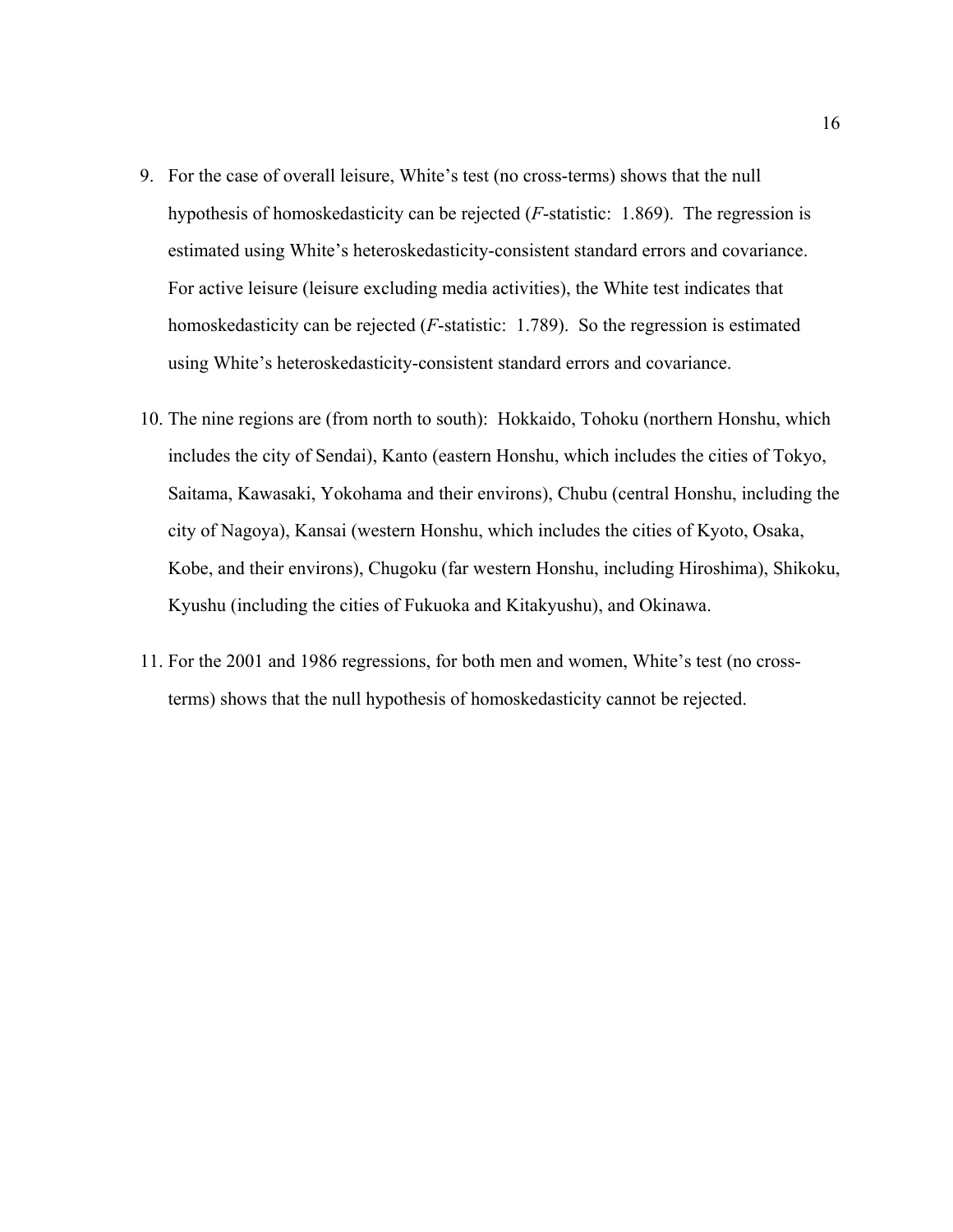## *Appendix*

*Time Use Data*. Time use data are available in the *Japan Statistical Yearbook* (published in Tokyo by the government's Statistics Bureau), in the table entitled "Time Spent per Day on Leisure Activities and Participation Rate by Age Group and Day of the Week." The 2001 figures come from the 2004 *Yearbook*; the 1996 data are from the 2001 *Yearbook*; the 1991 data are from the 1997 *Yearbook*; the 1986 figures are from the 1992 *Yearbook*.

 *Working Life Data*. Working life data can be found in the *Year Book of Labour Statistics* (published in Tokyo by the government's Ministry of Labour). Specifically, observations for 2001 are in the 2001 *Year Book*; similarly, data for 1996, 1991, and 1986 are from the 1996, 1991, and 1986 *Year Books*, respectively. For 1986 the observations come from the table entitled "Average Age, Duration of Service, Monthly Hours Worked, Monthly Contractual Cash Earnings and Annual Special Cash Earnings, and Estimated Number of Employees by Industrial Group, Size of Enterprise, and Type of Regular Employees, Sex and Age." For 1991, 1996, and 2001 the table is entitled "Average Age, Length of Service, Number of Working Hours, Contractual Cash Earnings, Scheduled Earnings and Special Cash Payments and Number of Employees, by Industry, Size of Enterprise, Sex, Type of Regular Employees and Age Group."

Unemployment figures are from the *Year Book of Labour Statistics*. Observations for 2002 are from the 2001 *Year Book*; data for 1996, 1991, and 1986 are from the 1998, 1994, and 1990 *Year Books*, respectively. The figures are from the table entitled "Population Aged 15 and over by Labour Force Status, Sex, and Age Group."

*Prefectural Data*. Time use data by prefecture, as well as all other prefectural variables, are available in *Social Indicators by Prefecture* (published in Tokyo by the government's Statistics Bureau), in the following tables: Table A, "Population and Households,"; Table B "Economic Base,"; Table F, "Labour,"; Table M, "Daily Time." The 2001 figures come from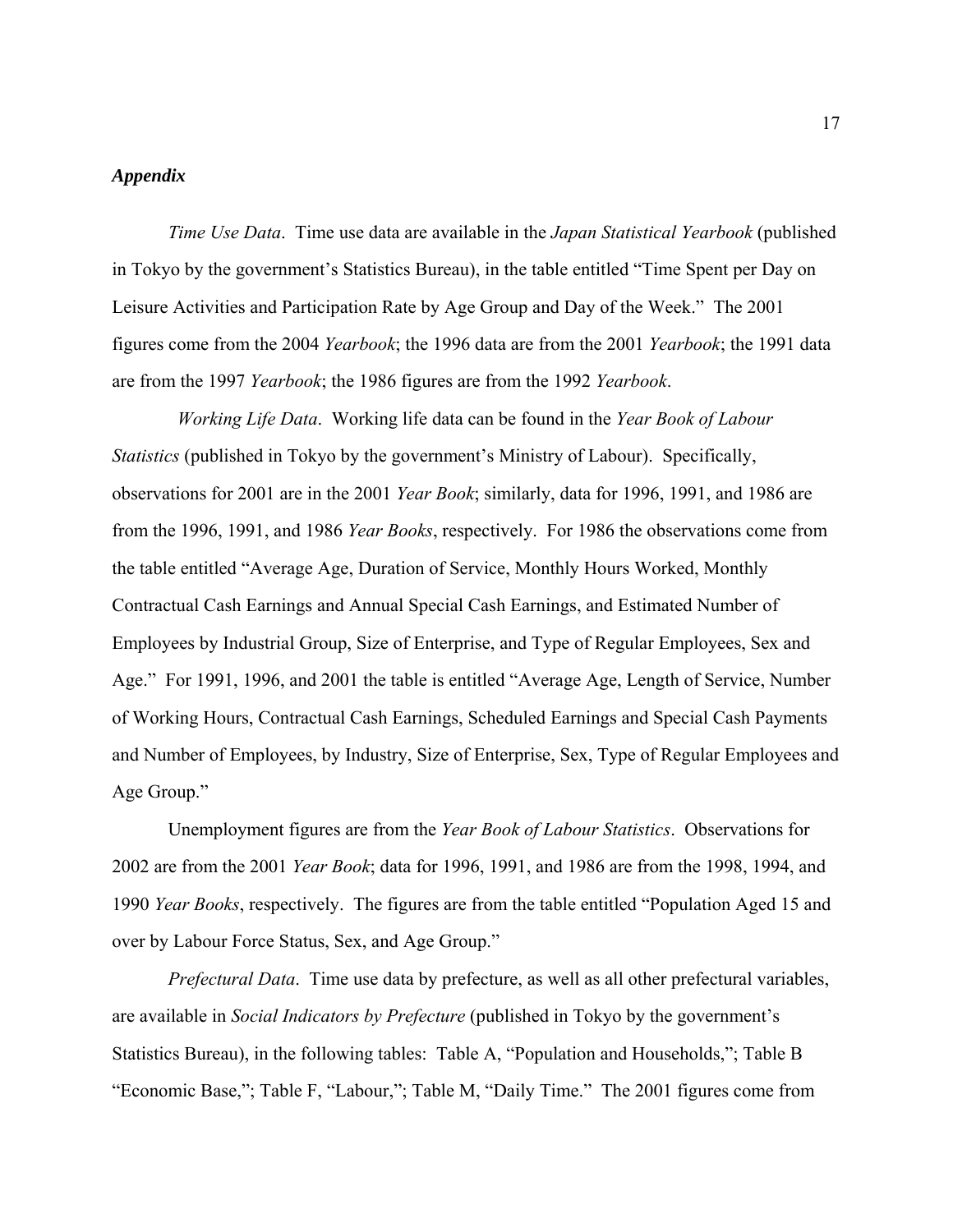the 2003 and 2005 editions of *Social Indicators*; the 1986 data are from the 2001, 1997 and 1995 editions of *Social Indicators*.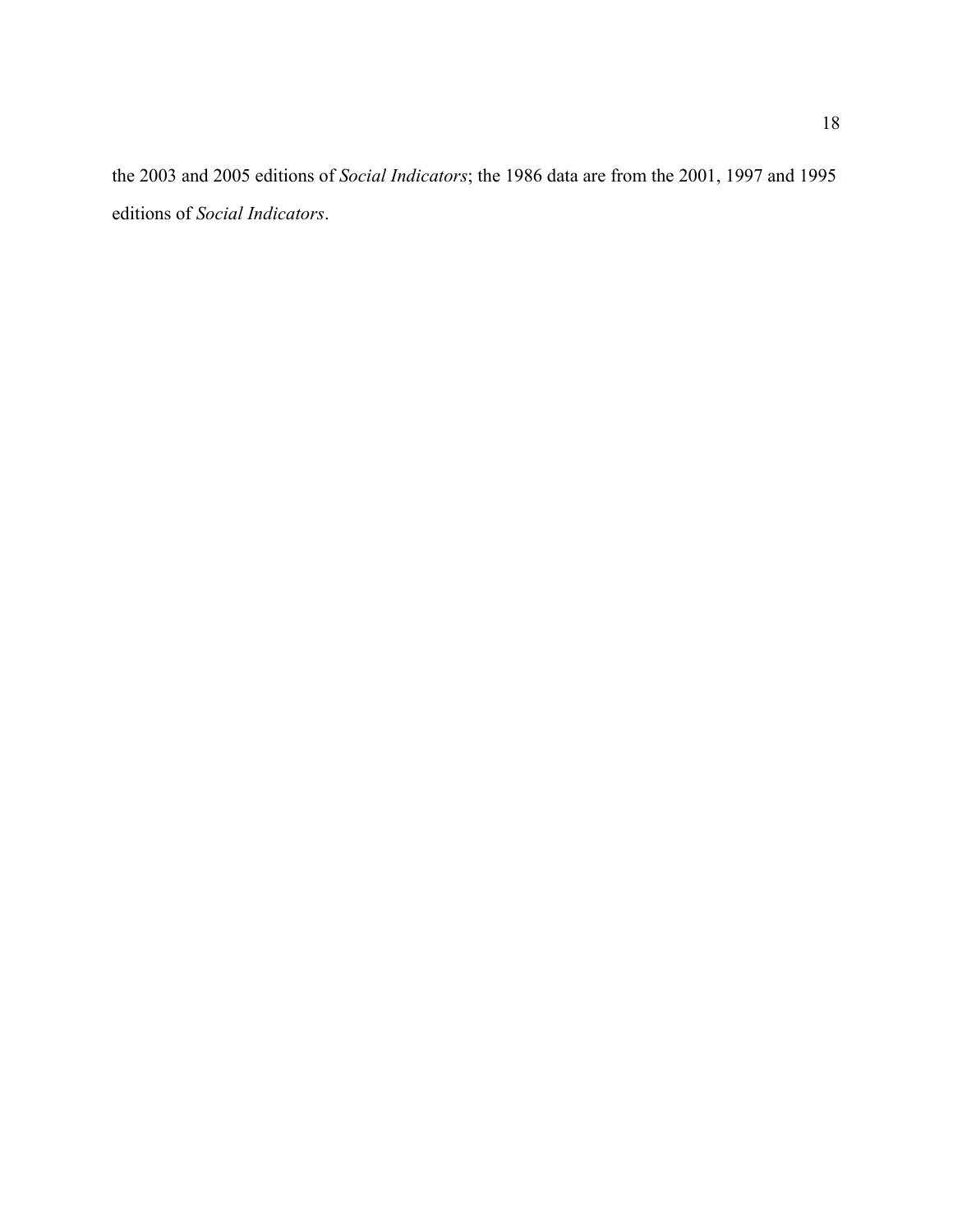| Expected number of hours spent<br>on a weekday on: |                                | Men and Women<br>Combined | Men            | Women          |
|----------------------------------------------------|--------------------------------|---------------------------|----------------|----------------|
| Leisure activities overall                         |                                | 3.42<br>(0.71)            | 3.51<br>(0.86) | 3.34<br>(0.52) |
| Passive leisure:                                   | Media                          | 2.13<br>(0.50)            | 2.16<br>(0.57) | 2.10<br>(0.43) |
| Active leisure:                                    | All activities                 | 1.29<br>(0.46)            | 1.34<br>(0.53) | 1.23<br>(0.37) |
|                                                    | Hobbies                        | 0.48<br>(0.18)            | 0.51<br>(0.22) | 0.45<br>(0.11) |
|                                                    | Socializing                    | 0.37<br>(0.09)            | 0.37<br>(0.10) | 0.37<br>(0.08) |
|                                                    | Playing sports                 | 0.15<br>(0.11)            | 0.18<br>(0.13) | 0.12<br>(0.08) |
|                                                    | Study for self-<br>improvement | 0.24<br>(0.25)            | 0.24<br>(0.24) | 0.24<br>(0.26) |
|                                                    | Volunteering,<br>social causes | 0.05<br>(0.03)            | 0.04<br>(0.03) | 0.05<br>(0.03) |

**Table 1**  *Expected Leisure Time per Weekday: Mean (Standard Deviation)*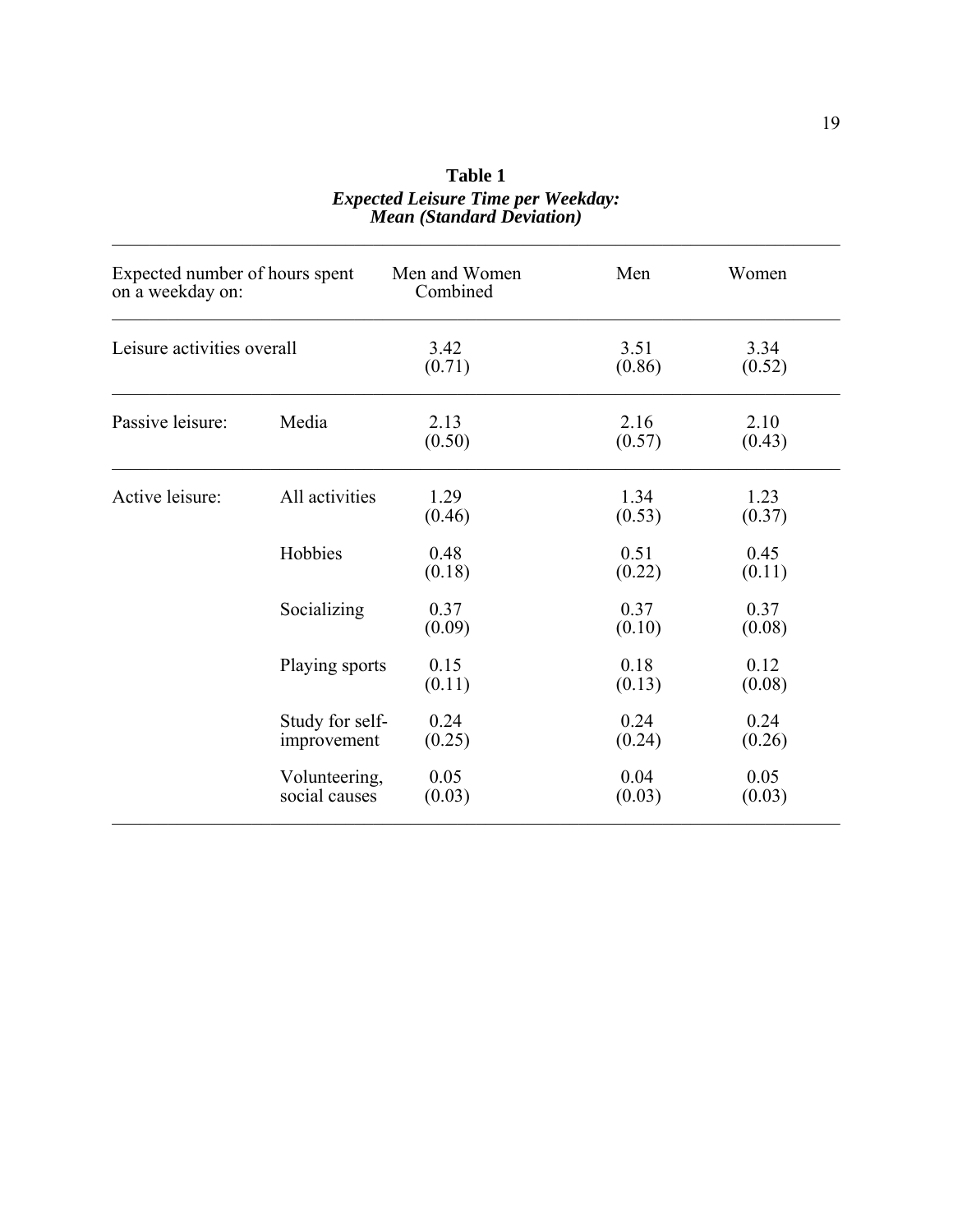| Expected number of hours spent<br>on a Sunday on: |                                | Men and Women<br>Combined | Men            | Women          |
|---------------------------------------------------|--------------------------------|---------------------------|----------------|----------------|
| Leisure activities overall                        |                                | 5.69<br>(1.15)            | 6.65<br>(0.47) | 4.72<br>(0.74) |
| Passive leisure:                                  | Media                          | 3.00<br>(0.60)            | 3.46<br>(0.42) | 2.55<br>(0.35) |
| Active leisure:                                   | All activities                 | 2.68<br>(0.79)            | 3.19<br>(0.61) | 2.18<br>(0.60) |
|                                                   | Hobbies                        | 1.11<br>(0.33)            | 1.40<br>(0.15) | 0.82<br>(0.14) |
|                                                   | Socializing                    | 0.83<br>(0.31)            | 0.88<br>(0.33) | 0.77<br>(0.28) |
|                                                   | Playing sports                 | 0.36<br>(0.17)            | 0.49<br>(0.12) | 0.24<br>(0.10) |
|                                                   | Study for self-<br>improvement | 0.26<br>(0.25)            | 0.29<br>(0.23) | 0.24<br>(0.27) |
|                                                   | Volunteering,<br>social causes | 0.12<br>(0.07)            | 0.13<br>(0.07) | 0.11<br>(0.06) |

# **Table 2**  *Expected Leisure Time per Sunday: Mean (Standard Deviation)*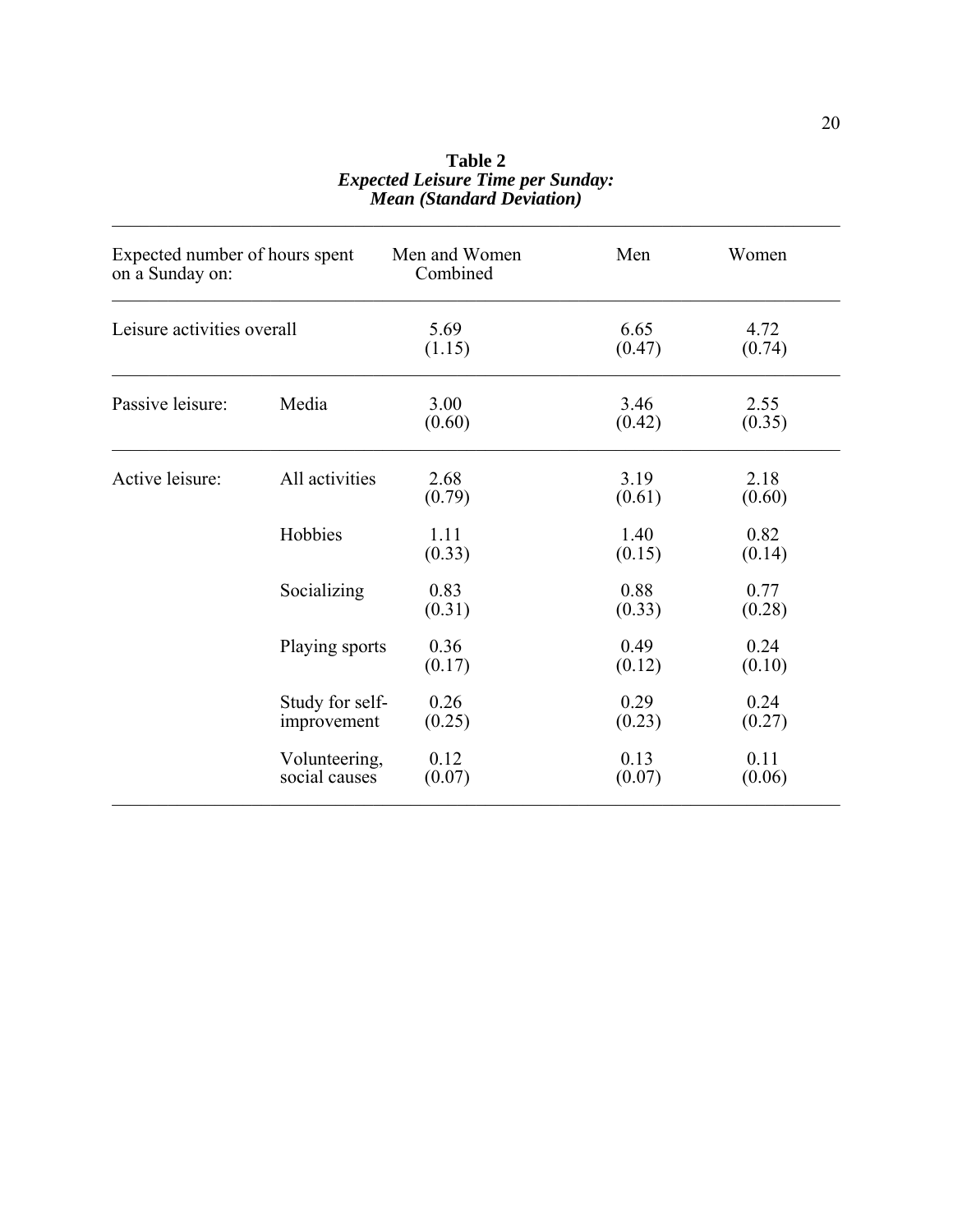#### **Table 3**  *Factors Affecting Expected Leisure Time: Descriptive Statistics Mean (Standard Deviation)*   $\mathcal{L}_\mathcal{L} = \mathcal{L}_\mathcal{L} = \mathcal{L}_\mathcal{L} = \mathcal{L}_\mathcal{L} = \mathcal{L}_\mathcal{L} = \mathcal{L}_\mathcal{L} = \mathcal{L}_\mathcal{L} = \mathcal{L}_\mathcal{L} = \mathcal{L}_\mathcal{L} = \mathcal{L}_\mathcal{L} = \mathcal{L}_\mathcal{L} = \mathcal{L}_\mathcal{L} = \mathcal{L}_\mathcal{L} = \mathcal{L}_\mathcal{L} = \mathcal{L}_\mathcal{L} = \mathcal{L}_\mathcal{L} = \mathcal{L}_\mathcal{L}$

| Explanatory variable                           | Men and Women<br>Combined | Men      | Women    |
|------------------------------------------------|---------------------------|----------|----------|
| Age                                            | 40.55                     | 40.58    | 40.53    |
| (years, average per age group)                 | (16.72)                   | (16.78)  | (16.84)  |
| Work experience                                | 10.01                     | 11.18    | 8.84     |
| (average years per age group)                  | (6.38)                    | (7.27)   | (5.17)   |
| Scheduled work hours                           | 173.54                    | 174.19   | 172.90   |
| (regular monthly hours, average per age group) | (6.40)                    | (6.09)   | (6.69)   |
| Non-scheduled work hours                       | 10.56                     | 14.67    | 6.46     |
| (extra hours per month, average per age group) | (5.84)                    | (5.60)   | (1.80)   |
| Monthly contractual earnings                   | 230.69                    | 275.13   | 186.24   |
| (thousands of ¥, average per age group)        | (82.89)                   | (91.76)  | (37.84)  |
| Annual bonus                                   | 737.87                    | 931.85   | 543.89   |
| (thousands of ¥, average per age group)        | (453.23)                  | (534.98) | (228.33) |
| Labor-force participation rate                 | 62.45                     | 74.51    | 50.40    |
| (percentage, average per age group)            | (29.22)                   | (30.90)  | (21.78)  |
| Unemployment rate                              | 4.22                      | 4.54     | 3.90     |
| (percentage, average per age group)            | (3.04)                    | (3.35)   | (2.68)   |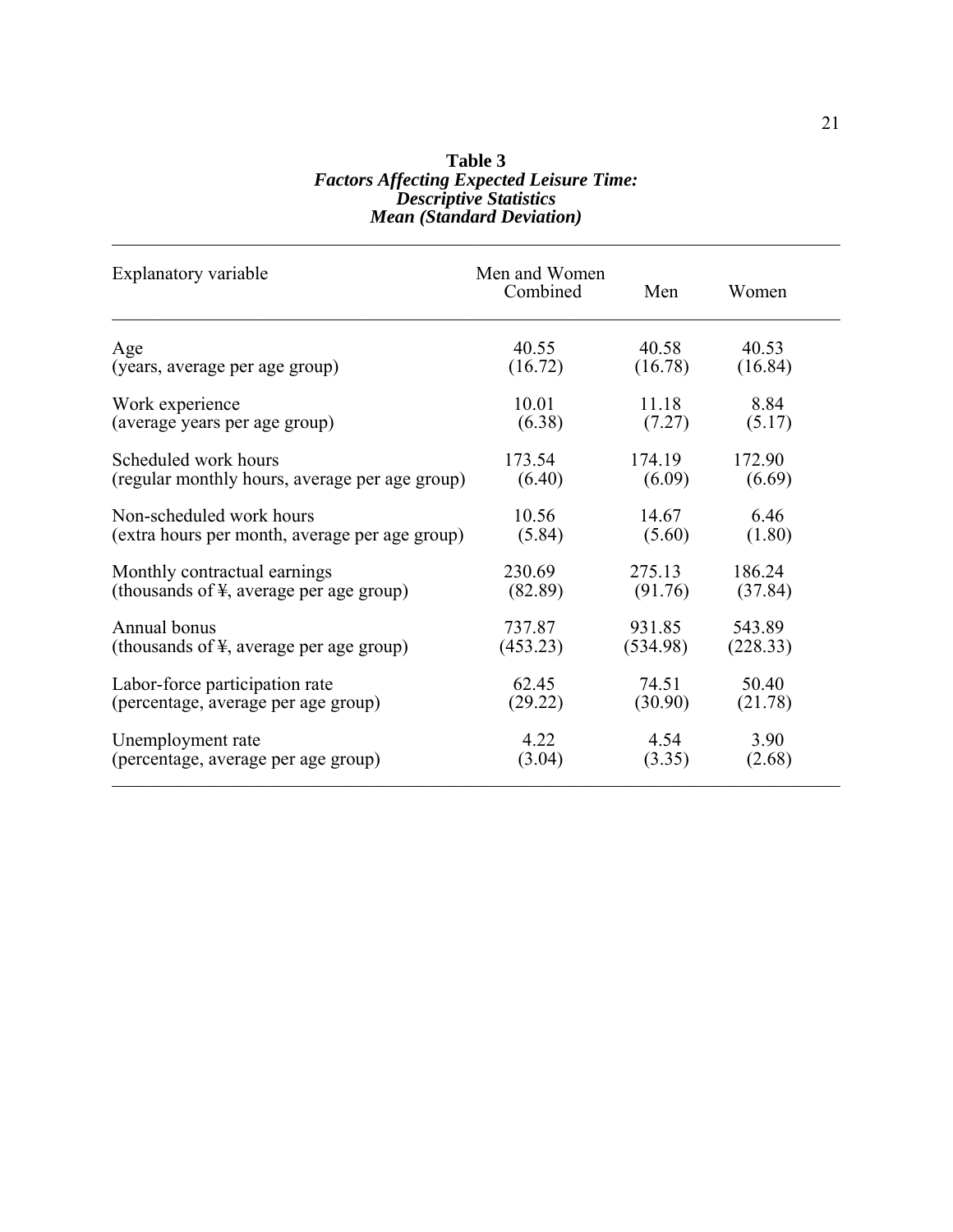| Dependent variable                                   | Expected leisure time<br>per weekday | Expected leisure time<br>per weekday<br>(excluding<br>"media" activities) |
|------------------------------------------------------|--------------------------------------|---------------------------------------------------------------------------|
| Explanatory                                          | Estimated coefficient                | Estimated coefficient                                                     |
| variable                                             | $(t$ -statistic)                     | $(t$ -statistic)                                                          |
| Constant                                             | 8.7097**<br>(8.015)                  | 3.9339**<br>(4.368)                                                       |
| Age                                                  | $-0.0243$                            | $-0.0102$                                                                 |
| (years, average per age group)                       | $(-1.145)$                           | $(-0.589)$                                                                |
| Age <sup>2</sup>                                     | $0.0008**$<br>(4.092)                | 0.0002<br>(0.902)                                                         |
| Work experience                                      | $-0.1205**$                          | $-0.0601**$                                                               |
| (average years per age group)                        | $(-2.658)$                           | $(-2.060)$                                                                |
| Work experience <sup>2</sup>                         | $0.0026**$<br>(2.013)                | $0.0021**$<br>(2.694)                                                     |
| Scheduled work hours                                 | $-0.0232**$                          | $-0.0106**$                                                               |
| (regular monthly hours, average per age group)       | $(-4.341)$                           | $(-2.436)$                                                                |
| Non-scheduled work hours                             | $-0.0136**$                          | 0.0018                                                                    |
| (extra hours per month, average per age group)       | $(-2.580)$                           | (0.399)                                                                   |
| Monthly contractual earnings                         | 0.0005                               | $0.0025**$                                                                |
| (thousands of $\frac{1}{2}$ , average per age group) | (0.320)                              | (1.994)                                                                   |
| Annual bonus                                         | $-0.0005$                            | $-0.0008**$                                                               |
| (thousands of $\frac{1}{2}$ , average per age group) | $(-1.550)$                           | $(-3.389)$                                                                |
| Labor-force participation rate                       | $-0.0049**$                          | $-0.0045**$                                                               |
| (percentage, average per age group)                  | $(-2.724)$                           | $(-3.491)$                                                                |
| Unemployment rate                                    | $0.0266*$                            | $0.0277**$                                                                |
| (percentage, average per age group)                  | (1.668)                              | (3.016)                                                                   |
| Female                                               | $-0.6565**$                          | $-0.2853**$                                                               |
| $(1$ if female group; 0 if male)                     | $(-7.363)$                           | $(-3.747)$                                                                |
| Year 96                                              | $-0.0961$                            | $-0.1217**$                                                               |
| (1 if 1996 or later; 0 if before 1996)               | $(-1.439)$                           | $(-2.378)$                                                                |

**Table 4**  *Factors Affecting Expected Leisure Time per Weekday*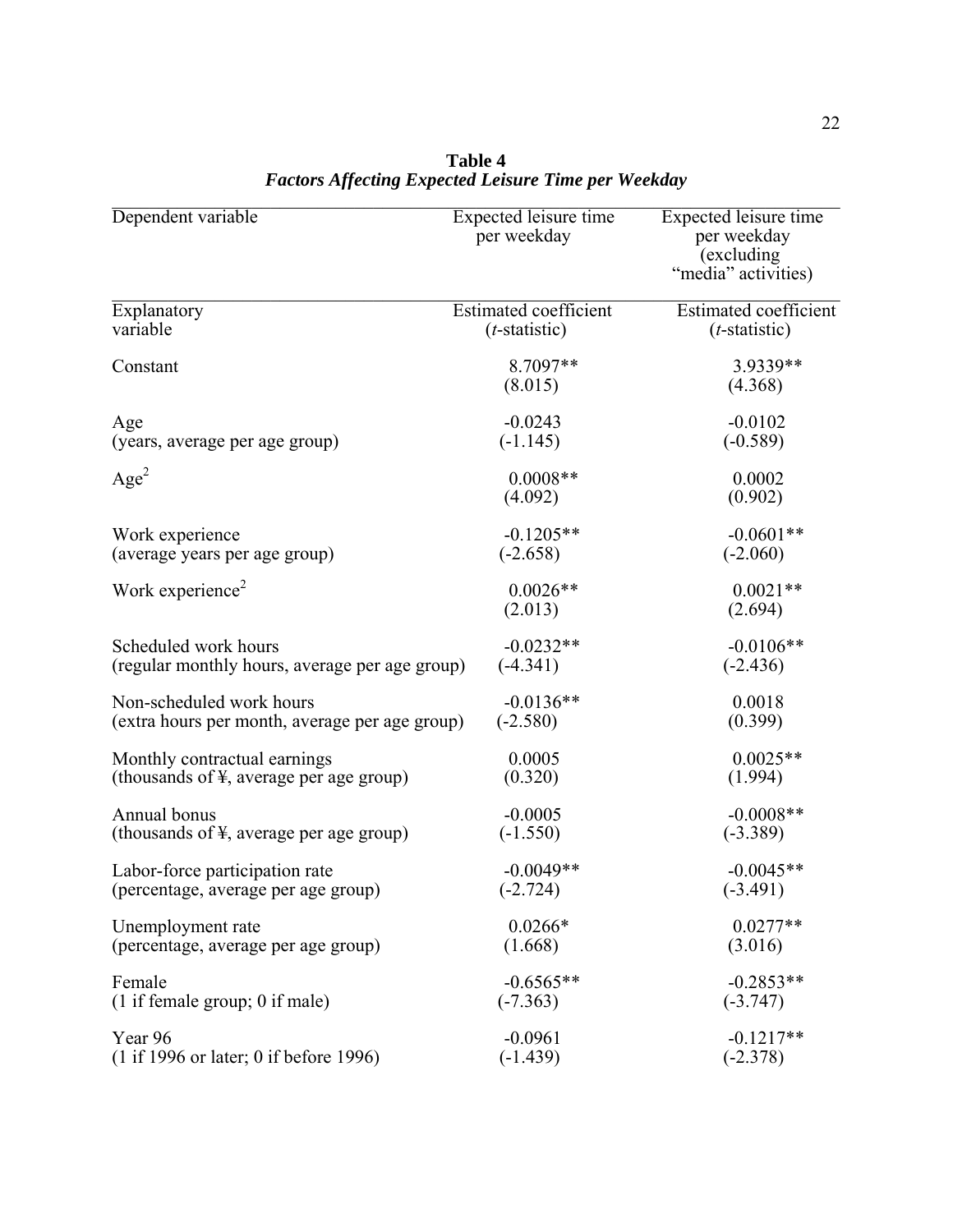| Dependent variable                  | <b>Expected Leisure Time</b><br>per weekday <sup>a</sup> | <b>Expected Leisure Time</b><br>per weekday<br>(excluding<br>"Media" Activities) <sup>b</sup> |
|-------------------------------------|----------------------------------------------------------|-----------------------------------------------------------------------------------------------|
| $R^2$                               | 0.953                                                    | 0.940                                                                                         |
| F-statistic<br>(overall regression) | 141.649**                                                | 107.552**                                                                                     |
| Number of groups                    | 96                                                       | 96                                                                                            |

# **Table 4 (continued)**  *Factors Affecting Expected Leisure Time per Weekday*

\*\*Significant at the 5 percent level; \*Significant at the 10 percent level.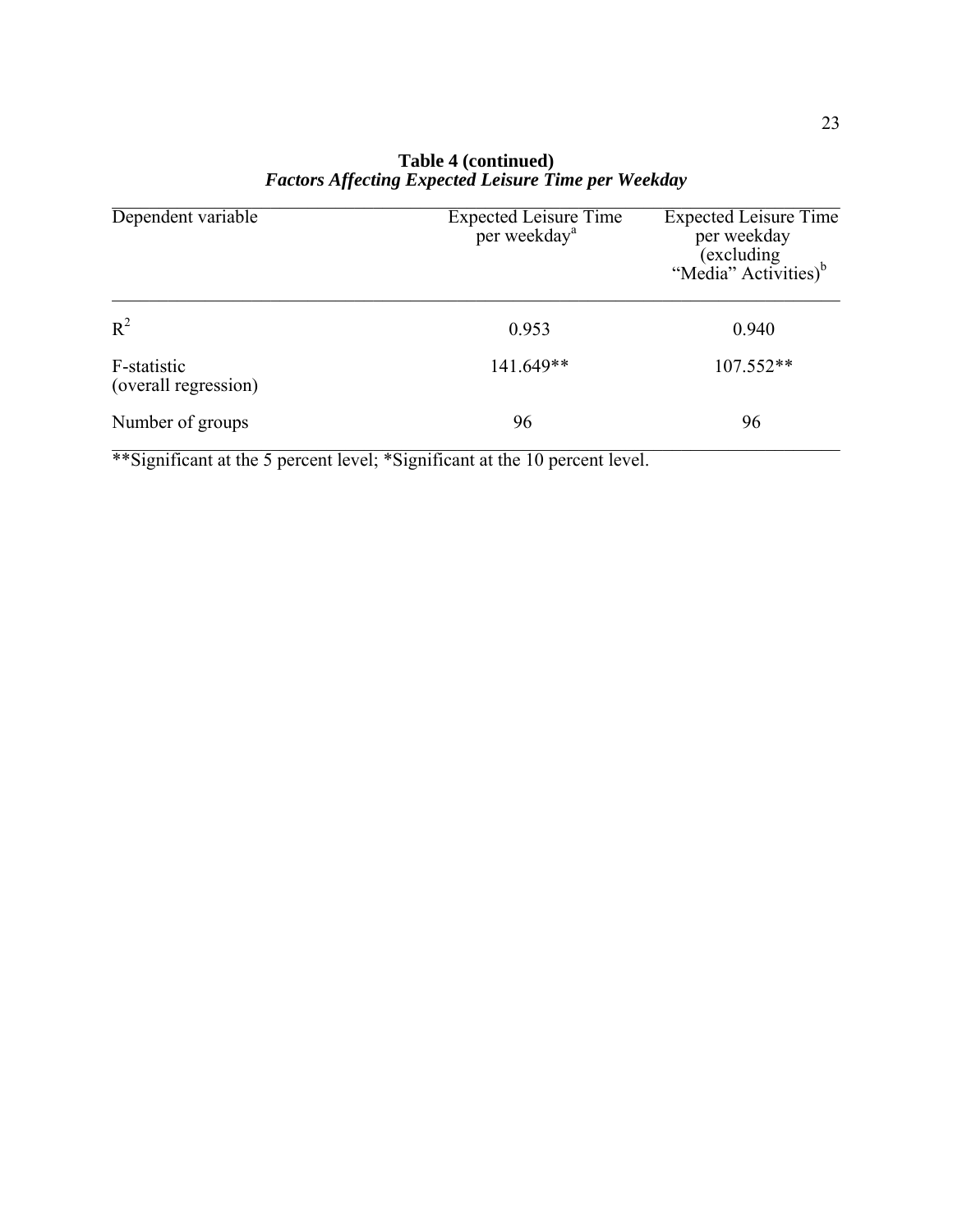| Dependent variable                                   | Expected leisure time<br>per Sunday | Expected leisure time<br>per Sunday<br>(excluding)<br>"media" activities) |
|------------------------------------------------------|-------------------------------------|---------------------------------------------------------------------------|
| Explanatory                                          | Estimated coefficient               | Estimated coefficient                                                     |
| variable                                             | $(t$ -statistic)                    | $(t$ -statistic)                                                          |
| Constant                                             | $8.7320**$<br>(5.945)               | 8.2065**<br>(6.984)                                                       |
| Age                                                  | $-0.1876**$                         | $-0.1001**$                                                               |
| (years, average per age group)                       | $(-6.856)$                          | $(-4.645)$                                                                |
| Age <sup>2</sup>                                     | $0.0021**$<br>(7.972)               | $0.0009**$<br>(4.322)                                                     |
| Work experience                                      | $-0.1290**$                         | $-0.0551$                                                                 |
| (average years per age group)                        | $(-2.416)$                          | $(-1.414)$                                                                |
| Work experience <sup>2</sup>                         | $0.0047**$<br>(3.025)               | $0.0033**$<br>(2.843)                                                     |
| Scheduled work hours                                 | 0.0016                              | $-0.0157**$                                                               |
| (regular monthly hours, average per age group)       | (0.216)                             | $(-2.768)$                                                                |
| Non-scheduled work hours                             | 0.0067                              | $0.0110*$                                                                 |
| (extra hours per month, average per age group)       | (1.128)                             | (1.690)                                                                   |
| Monthly contractual earnings                         | $0.0097**$                          | 0.0031                                                                    |
| (thousands of $\frac{1}{2}$ , average per age group) | (4.334)                             | (1.568)                                                                   |
| Annual bonus                                         | $-0.0013**$                         | $-0.0011**$                                                               |
| (thousands of $\frac{1}{2}$ , average per age group) | $(-2.744)$                          | $(-2.825)$                                                                |
| Labor-force participation rate                       | $0.0053**$                          | $0.0049**$                                                                |
| (percentage, average per age group)                  | (2.073)                             | (2.398)                                                                   |
| Unemployment rate                                    | $-0.0163$                           | $-0.0086$                                                                 |
| (percentage, average per age group)                  | $(-0.804)$                          | $(-0.640)$                                                                |
| Female                                               | $-1.3512**$                         | $-0.8957**$                                                               |
| $(1$ if female group; 0 if male)                     | $(-12.709)$                         | $(-10.998)$                                                               |
| Year 96                                              | $-0.1497$                           | $-0.2411**$                                                               |
| (1 if 1996 or later; 0 if before 1996)               | $(-1.607)$                          | $(-3.582)$                                                                |

**Table 5**  *Factors Affecting Expected Leisure Time per Sunday*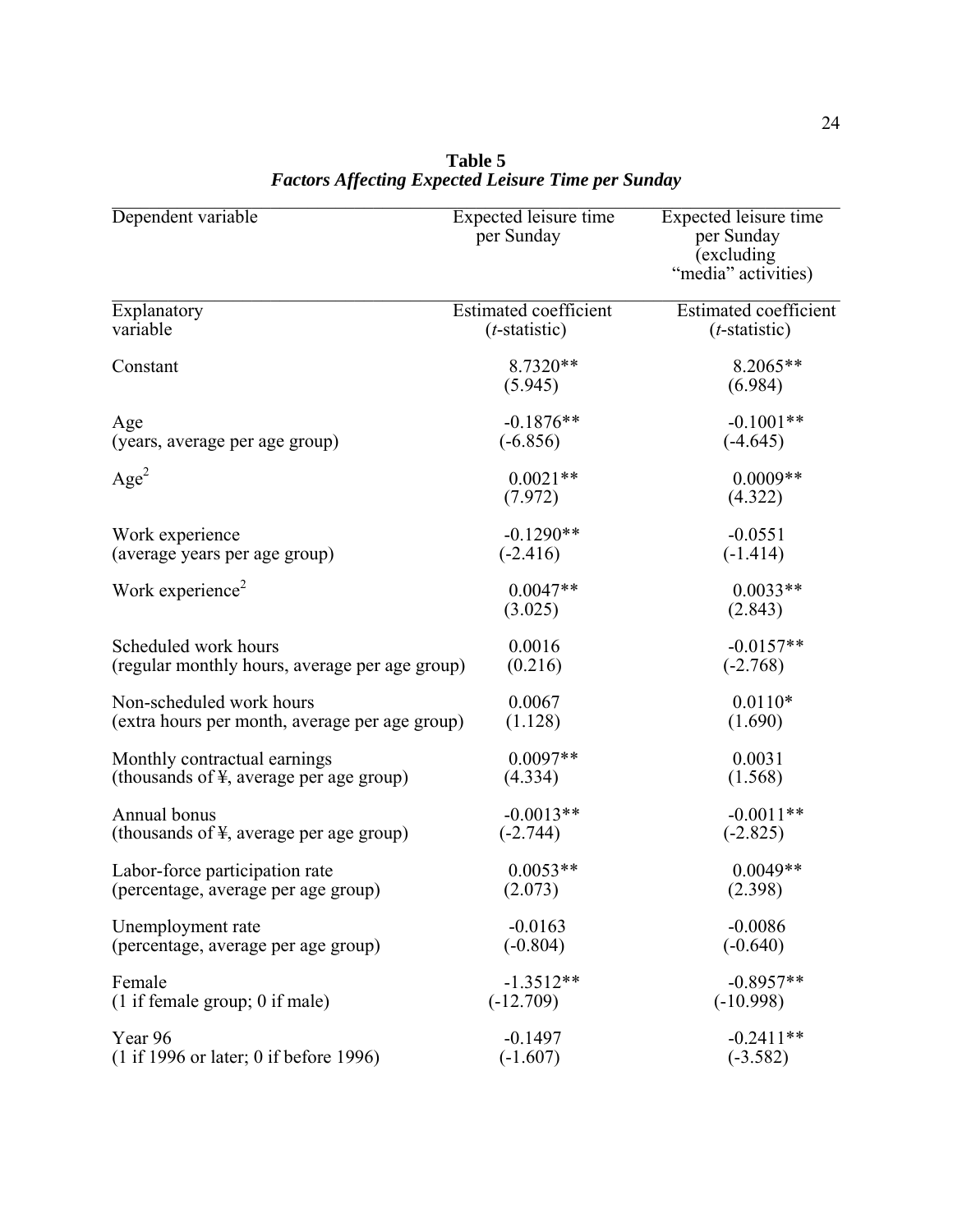| Dependent variable                  | <b>Expected Leisure Time</b><br>per Sunday | <b>Expected Leisure Time</b><br>per Sunday<br>excluding<br>"Media" Activities) |
|-------------------------------------|--------------------------------------------|--------------------------------------------------------------------------------|
| $R^2$                               | 0.966                                      | 0.954                                                                          |
| F-statistic<br>(overall regression) | 196.155**                                  | 164.839**                                                                      |
| Number of groups                    | 96                                         | 96                                                                             |

# **Table 5 (continued)**  *Factors Affecting Expected Leisure Time per Sunday*

\*\*Significant at the 5 percent level; \*Significant at the 10 percent level.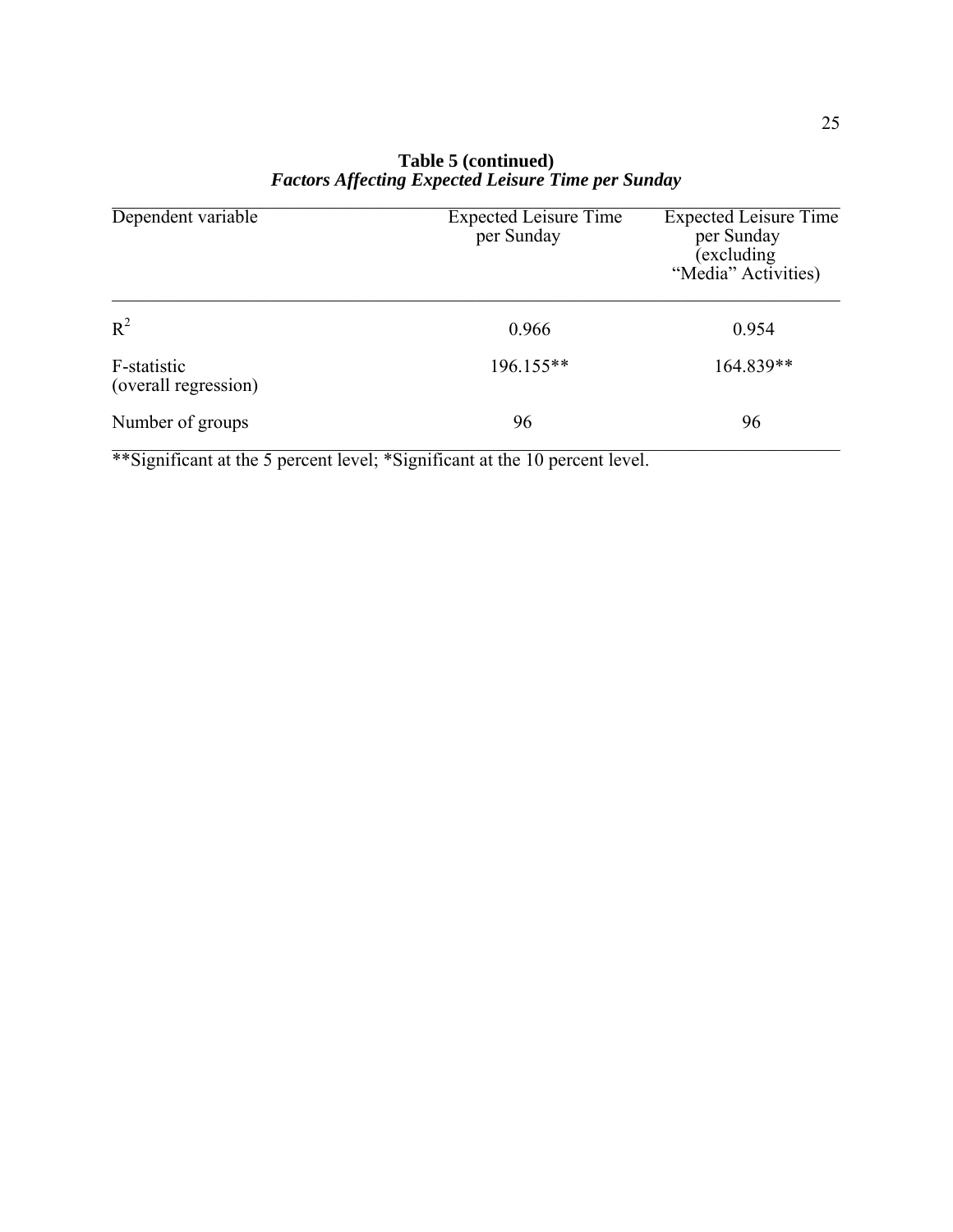| Expected number of hours spent<br>per day on:  | Men<br>(2001)    | Men<br>(1986)    | Women<br>(2001)  | Women<br>(1986)  |  |
|------------------------------------------------|------------------|------------------|------------------|------------------|--|
| Leisure activities overall                     |                  |                  |                  |                  |  |
| Japan                                          | 2.97<br>(0.16)   | 2.67<br>(0.14)   | 2.38<br>(0.14)   | 2.07<br>(0.12)   |  |
| Hokkaido*                                      | 3.00<br>$(----)$ | 2.70<br>$(----)$ | 2.60<br>$(----)$ | 2.20<br>$(---)$  |  |
| Tohoku<br>(northern Honshu, incl. Sendai)      | 2.84<br>(0.10)   | 2.57<br>(0.15)   | 2.28<br>(0.10)   | 1.94<br>(0.13)   |  |
| Kanto<br>(Tokyo/Saitama/Kawasaki/<br>Yokohama) | 2.86<br>(0.12)   | 2.60<br>(0.18)   | 2.41<br>(0.08)   | 2.10<br>(0.07)   |  |
| Chubu<br>(central Honshu, incl. Nagoya)        | 2.96<br>(0.12)   | 2.70<br>(0.11)   | 2.35<br>(0.17)   | 2.10<br>(0.12)   |  |
| Kansai<br>(Kyoto/Osaka/Kobe)                   | 2.99<br>(0.18)   | 2.63<br>(0.16)   | 2.39<br>(0.07)   | 2.06<br>(0.08)   |  |
| Chugoku<br>(western Honshu, incl. Hiroshima)   | 3.02<br>(0.14)   | 2.73<br>(0.10)   | 2.40<br>(0.12)   | 2.09<br>(0.06)   |  |
| Shikoku                                        | 3.20<br>(0.18)   | 2.81<br>(0.11)   | 2.54<br>(0.26)   | 2.13<br>(0.10)   |  |
| Kyushu<br>(incl. Fukuoka and Kitakyushu)       | 3.00<br>(0.11)   | 2.71<br>(0.08)   | 2.37<br>(0.13)   | 2.09<br>(0.09)   |  |
| Okinawa*                                       | 2.90<br>$(----)$ | 2.52<br>$(----)$ | 2.28<br>$(----)$ | 1.68<br>$(----)$ |  |

#### **Table 6**  *Average Hours Spent per Day (Weekdays and Sunday Combined) in Leisure Activities by Working People by Region, 2001 & 1986 Mean (Standard Deviation)*

\*Region consists of only one prefecture.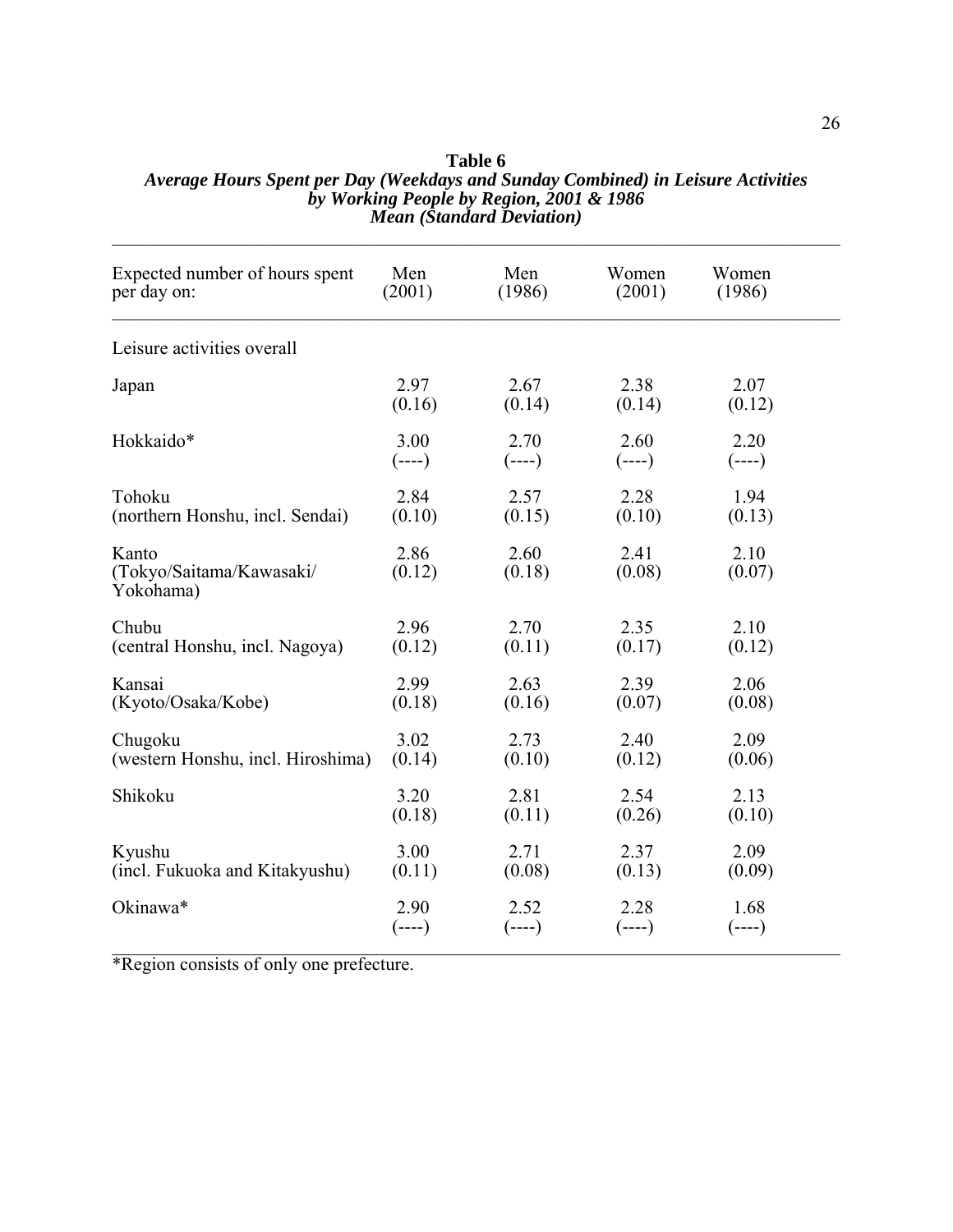| Dependent variable                        | Hours spent per day<br>in all leisure activities<br>(2001) | Hours spent per day<br>in all leisure activities<br>(1986) |
|-------------------------------------------|------------------------------------------------------------|------------------------------------------------------------|
| Explanatory                               | <b>Estimated coefficient</b>                               | <b>Estimated coefficient</b>                               |
| variable                                  | $(t\text{-statistic})$                                     | $(t$ -statistic)                                           |
| Constant                                  | 5.8499**<br>(3.480)                                        | $6.1843**$<br>(4.550)                                      |
| Average working time, males               | $-0.2943**$                                                | $-0.5495**$                                                |
| (hours per day)                           | $(-2.443)$                                                 | $(-3.267)$                                                 |
| Average working time, females             | $-0.1060$                                                  | 0.1658                                                     |
| (hours per day)                           | $(-0.941)$                                                 | (1.454)                                                    |
| Share of population under 15              | $-0.0218$                                                  | $-0.0328$                                                  |
| $(\%)$                                    | $(-0.702)$                                                 | $(-1.380)$                                                 |
| Share of population 65 and older          | 0.0080                                                     | 0.0048                                                     |
| $(\%)$                                    | (0.421)                                                    | (0.223)                                                    |
| Population per $km^2$ of inhabitable area | $-0.0473**$                                                | $-0.0458*$                                                 |
| (thousands of persons)                    | $(-2.002)$                                                 | $(-1.890)$                                                 |
| Population of foreigners                  | $-0.0148$                                                  | 0.0652                                                     |
| (number per million of population)        | $(-0.189)$                                                 | (0.804)                                                    |
| Income per capita                         | 0.1559                                                     | $-0.0081$                                                  |
| (millions of $\yen$ )                     | (1.274)                                                    | $(-0.907)$                                                 |
| Unemployment rate                         | 0.0515                                                     | 0.0153                                                     |
| $(\%)$                                    | (1.529)                                                    | (0.726)                                                    |
| Ratio of employees to all workers         | $-0.0101$                                                  | 0.0040                                                     |
| $(\%)$                                    | $(-1.006)$                                                 | (0.642)                                                    |
| Kanto region                              | $-0.1341$                                                  | $-0.0283$                                                  |
| (1 if Kanto; 0 otherwise)                 | $(-1.569)$                                                 | $(-0.351)$                                                 |
| Kansai region                             | 0.0279                                                     | $-0.0331$                                                  |
| (1 if Kansai; 0 otherwise)                | (0.394)                                                    | $(-0.457)$                                                 |

#### **Table 7**  *Factors Affecting Expected Leisure Time per Day (Weekdays and Sunday Combined) for Working Men by Prefecture, 2001 & 1986*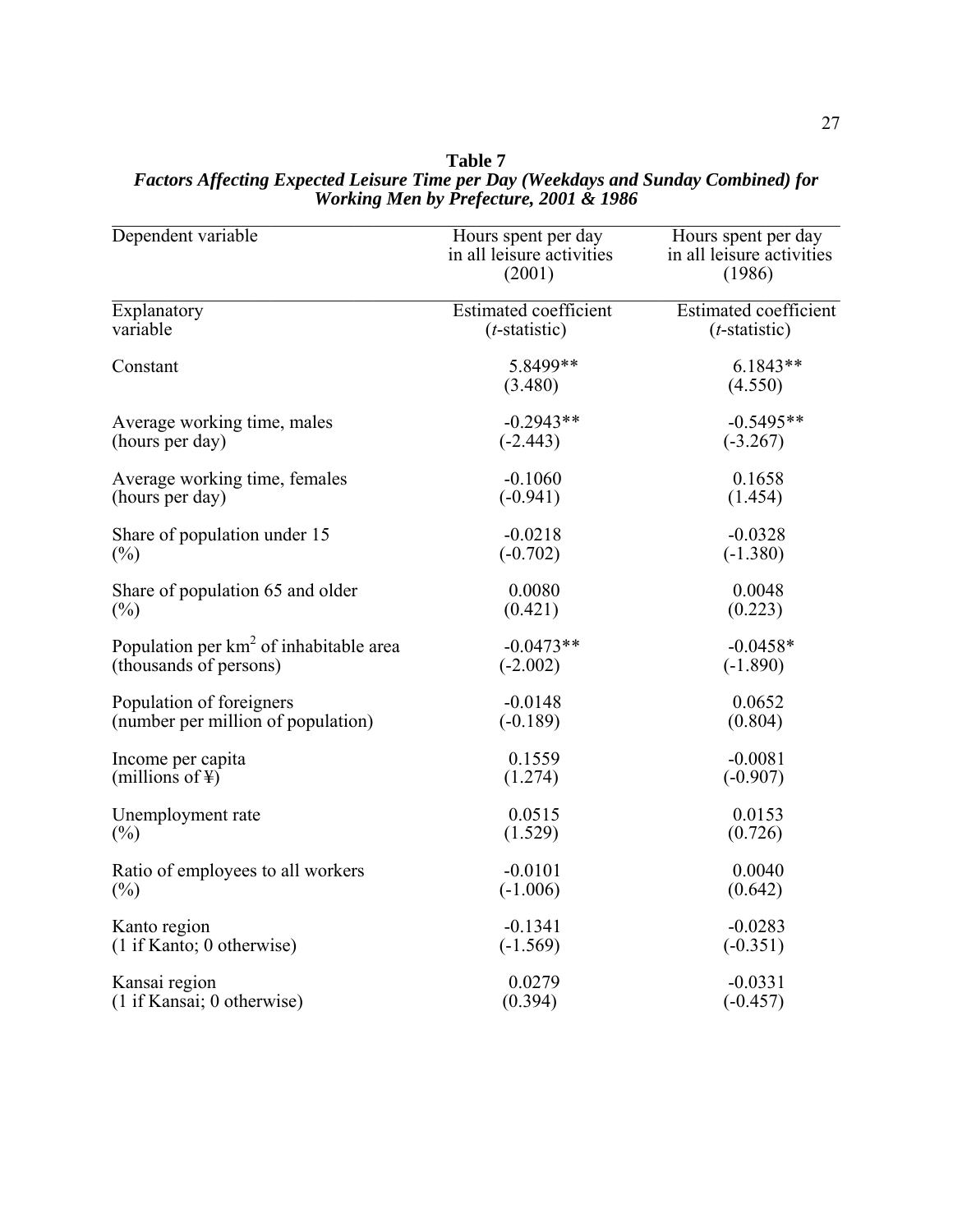### **Table 7 (continued)**  *Factors Affecting Expected Leisure Time per Day (Weekdays and Sunday Combined) for Working Men by Prefecture, 2001 & 1986*

| Dependent variable                  | Hours spent per day<br>in all leisure activities<br>(2001) | Hours spent per day<br>in all leisure activities<br>(1986) |
|-------------------------------------|------------------------------------------------------------|------------------------------------------------------------|
| $R^2$                               | 0.474                                                      | 0.454                                                      |
| F-statistic<br>(overall regression) | $2.872**$                                                  | $2.643**$                                                  |
| Number of prefectures               | 47                                                         | 47                                                         |

\*\*Significant at the 5 percent level; \*Significant at the 10 percent level.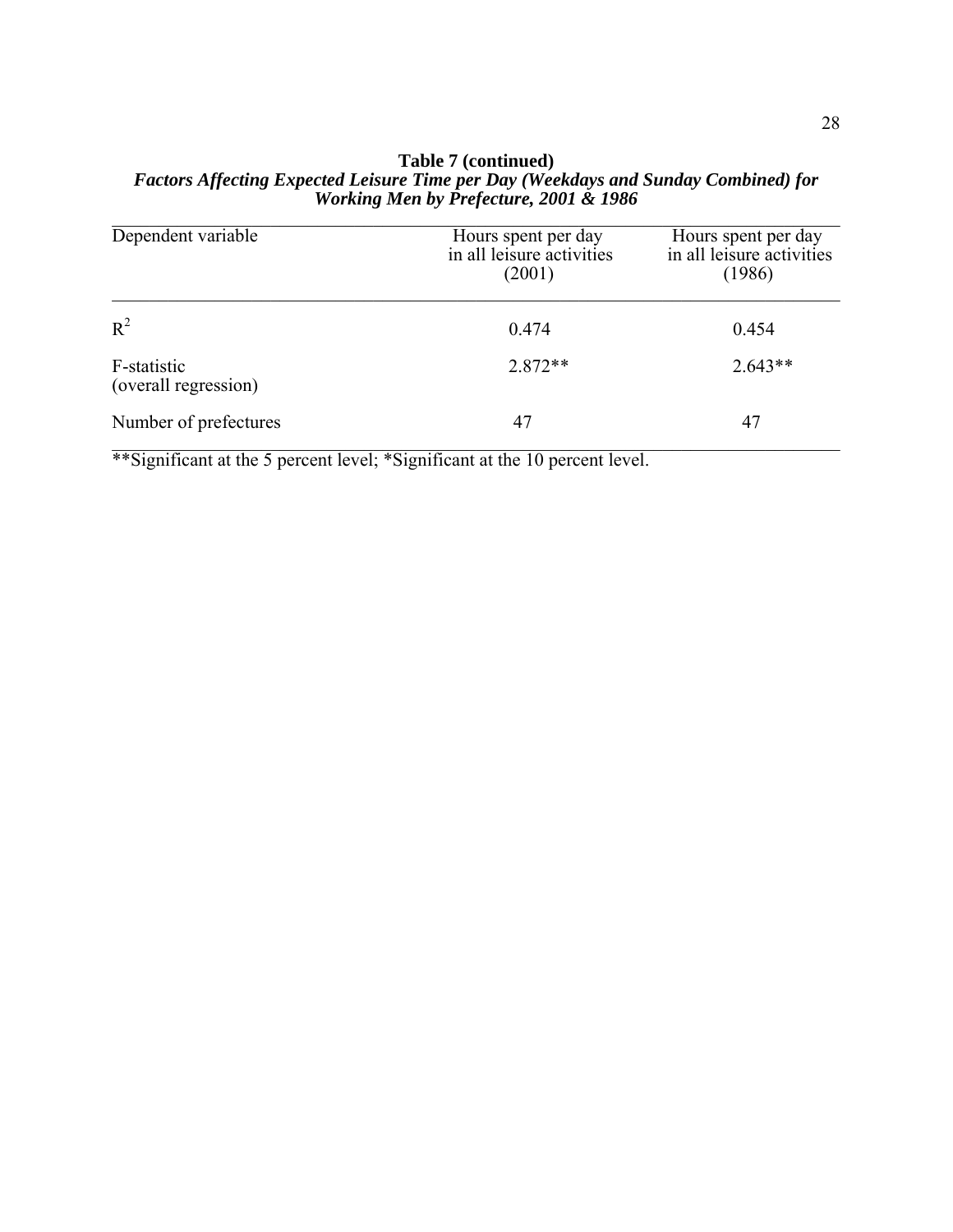| Dependent variable                                 | Hours spent per day<br>in all leisure activities<br>(2001) | Hours spent per day<br>in all leisure activities<br>(1986) |
|----------------------------------------------------|------------------------------------------------------------|------------------------------------------------------------|
| Explanatory                                        | <b>Estimated coefficient</b>                               | <b>Estimated coefficient</b>                               |
| variable                                           | $(t$ -statistic)                                           | $(t\text{-statistic})$                                     |
| Constant                                           | 4.8510**<br>(2.970)                                        | 5.4932**<br>(4.455)                                        |
| Average working time, males                        | $-0.0293$                                                  | $-0.2460$                                                  |
| (hours per day)                                    | $(-0.250)$                                                 | $(-1.612)$                                                 |
| Average working time, females                      | $-0.2866**$                                                | $-0.1513$                                                  |
| (hours per day)                                    | $(-2.617)$                                                 | $(-1.463)$                                                 |
| Share of population under 15                       | $-0.0519*$                                                 | $-0.0299$                                                  |
| $(\%)$                                             | $(-1.721)$                                                 | $(-1.386)$                                                 |
| Share of population 65 and older                   | $-0.0109$                                                  | $-0.0059$                                                  |
| $(\%)$                                             | $(-0.586)$                                                 | $(-0.302)$                                                 |
| Population per km <sup>2</sup> of inhabitable area | $-0.0350$                                                  | $-0.0257$                                                  |
| (thousands of persons)                             | $(-1.524)$                                                 | $(-1.169)$                                                 |
| Population of foreigners                           | $-0.0295$                                                  | 0.0780                                                     |
| (number per million of population)                 | $(-0.387)$                                                 | (1.060)                                                    |
| Income per capita                                  | 0.0978                                                     | $-0.0018$                                                  |
| (millions of $\ddagger$ )                          | (0.822)                                                    | $(-0.227)$                                                 |
| Unemployment rate                                  | $0.0602*$                                                  | 0.0053                                                     |
| $(\%)$                                             | (1.838)                                                    | (0.277)                                                    |
| Ratio of employees to all workers                  | $-0.0038$                                                  | 0.0003                                                     |
| $(\%)$                                             | $(-0.394)$                                                 | (0.057)                                                    |
| Kanto region                                       | $-0.1487*$                                                 | $-0.0651$                                                  |
| (1 if Kanto; 0 otherwise)                          | $(-1.790)$                                                 | $(-0.891)$                                                 |
| Kansai region                                      | $-0.1142$                                                  | $-0.1336**$                                                |
| (1 if Kansai; 0 otherwise)                         | $(-1.658)$                                                 | $(-2.030)$                                                 |

**Table 8**  *Factors Affecting Expected Leisure Time per Day (Weekdays and Sunday Combined) for Working Women by Prefecture, 2001 & 1986*